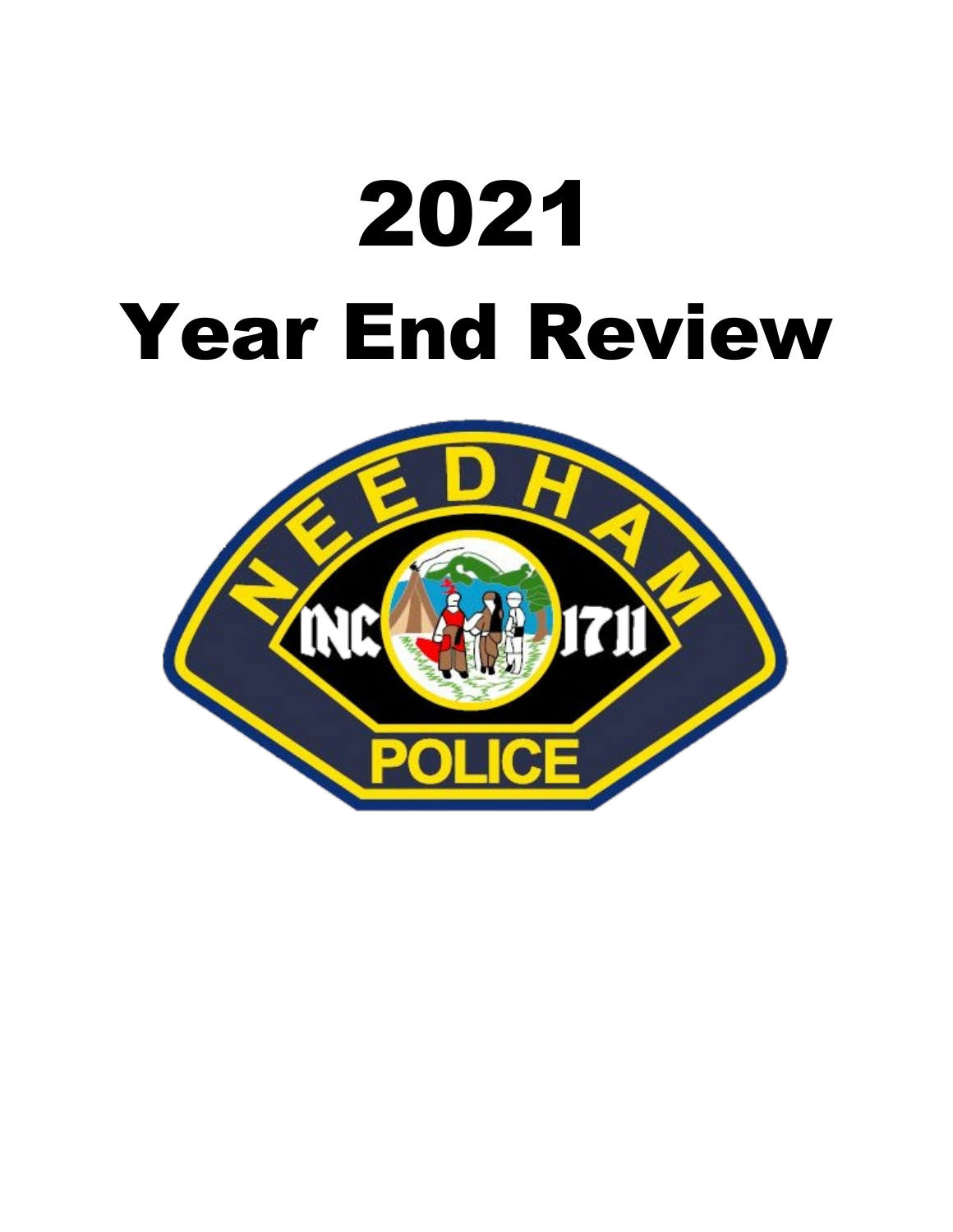# **TABLE OF CONTENTS**

- o Chief's Letter
- o Needham PD at a Glance
- o About This Report
- o 2021 Year End Crime Statistics
- o 2021 Police Activity Summary
- o 2021 Special Studies
- o 2021 Race/ Gender Interactions
- o Updates from Divisions and Specialty Units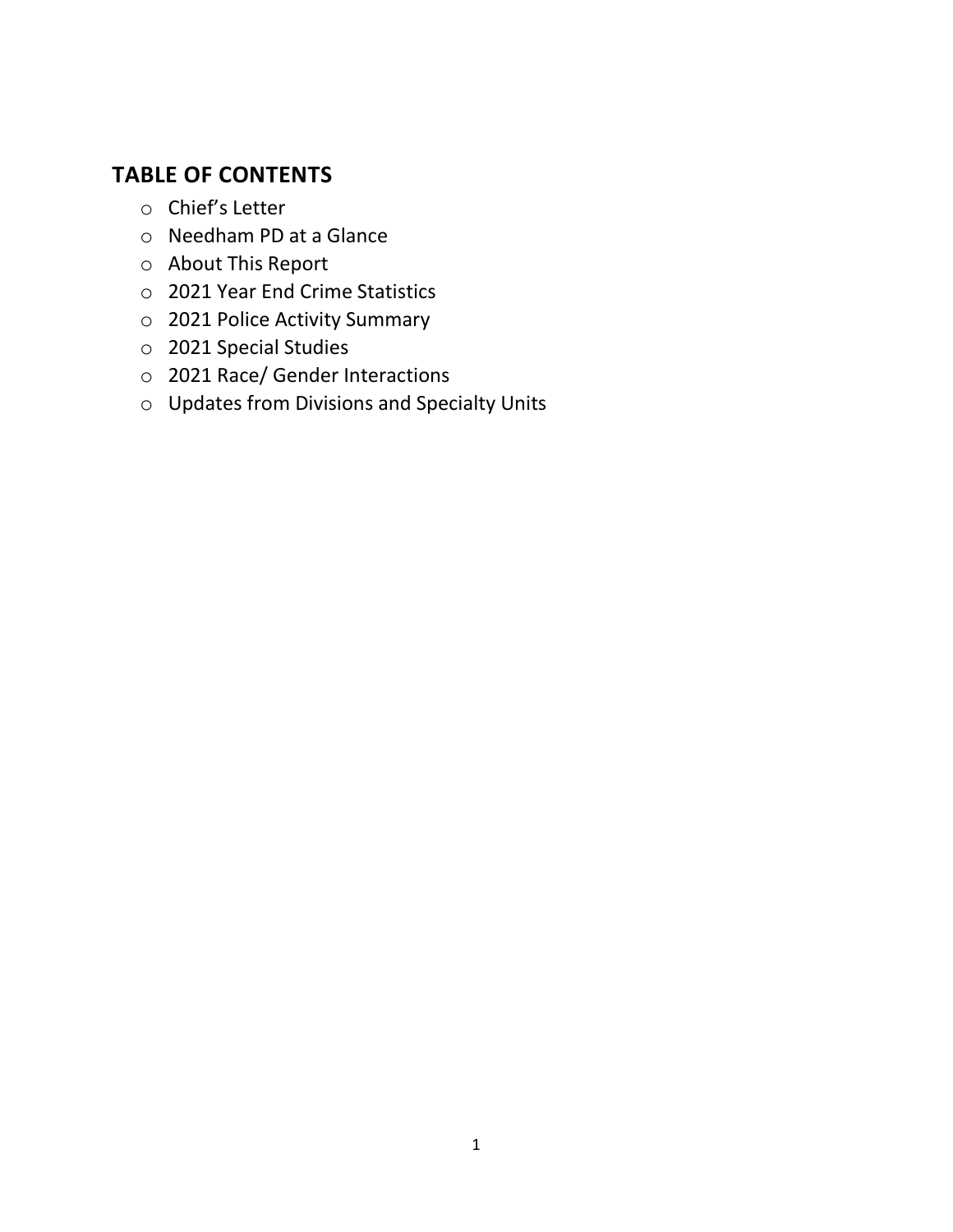#### **Chief's Letter**

Despite the challenges posed by the COVID pandemic, the police department has strived to provide the community with an exceptional level of service. While the pandemic was at its peak, we never lost sight of our mission and adjusted to the struggles that officers faced while serving their community's. Today, more and more local police departments must strive to develop community-based problem-solving methods to address the challenges that our community faces daily.

We clearly understand as a department that our role goes well beyond enforcing the law. It is imperative that we continue collaborate with our community partners and continue to expand our commitment to community policing.

Publishing an annual report will allow us to communicate the department mission, operational structure, training, and department statistics while listening to community concerns. This will allow us to work to a greater mutual understanding and reinforce our commitment in partnership between the Needham Police Department and the Community we serve.

#### NEEDHAM POLICE DEPARTMENT AT A GLANCE

There are 46 sworn officers in the town of Needham. This includes the Chief, Deputy Chief, 3 Lieutenants, 7 Sergeants, 2 School Resource Officers, 2 Traffic Officers, 3 Detectives, 1 Court Officer, 1 Community Outreach Officer, 1 Administrative Officer, 1 Community Safety Officer and 23 patrol officers.

There are 11 civilian employees at the Police Department including 5 police dispatchers.

Below is a breakdown of police personnel and the how the department is organized:

#### **John Schlittler, Chief of Police**

Paula Sheerin, Police Administrative Specialist

#### **Community Services / Professional Development Division**

*This Division is responsible for Records, Training, Evidence Management, Firearms Licensing, Crisis Intervention, Community Outreach, Crime Analysis, Fleet Management, and the Budget* 

| Christopher Baker, Deputy Chief         | William D. Slowe, Administrative Patrol Officer |
|-----------------------------------------|-------------------------------------------------|
| Stacy Poutas, Admin Specialist/ Records | David Forte, Community Outreach Officer         |
| Kelsey Cournoyer, Admin/Crime Analyst   | Christopher Hutchinson, Riverside Clinician     |
| Richard Forbes, Administrative Sergeant | Ken Kurkjian, Fleet Maintenance                 |

#### **Investigative Services / Professional Standards Division**

*This Division is responsible for Investigations, Internal Affairs, Court Services, School Resource Officer Unit, Drug and Alcohol testing, Warrant Management, Regional Intelligence and Metro-LEC.*

| Matthew Forbes, Lieutenant         | Michael Schlittler, Detective |
|------------------------------------|-------------------------------|
| Joe O'Brien Jr, Detective Sergeant | Brian Gallerani, Detective    |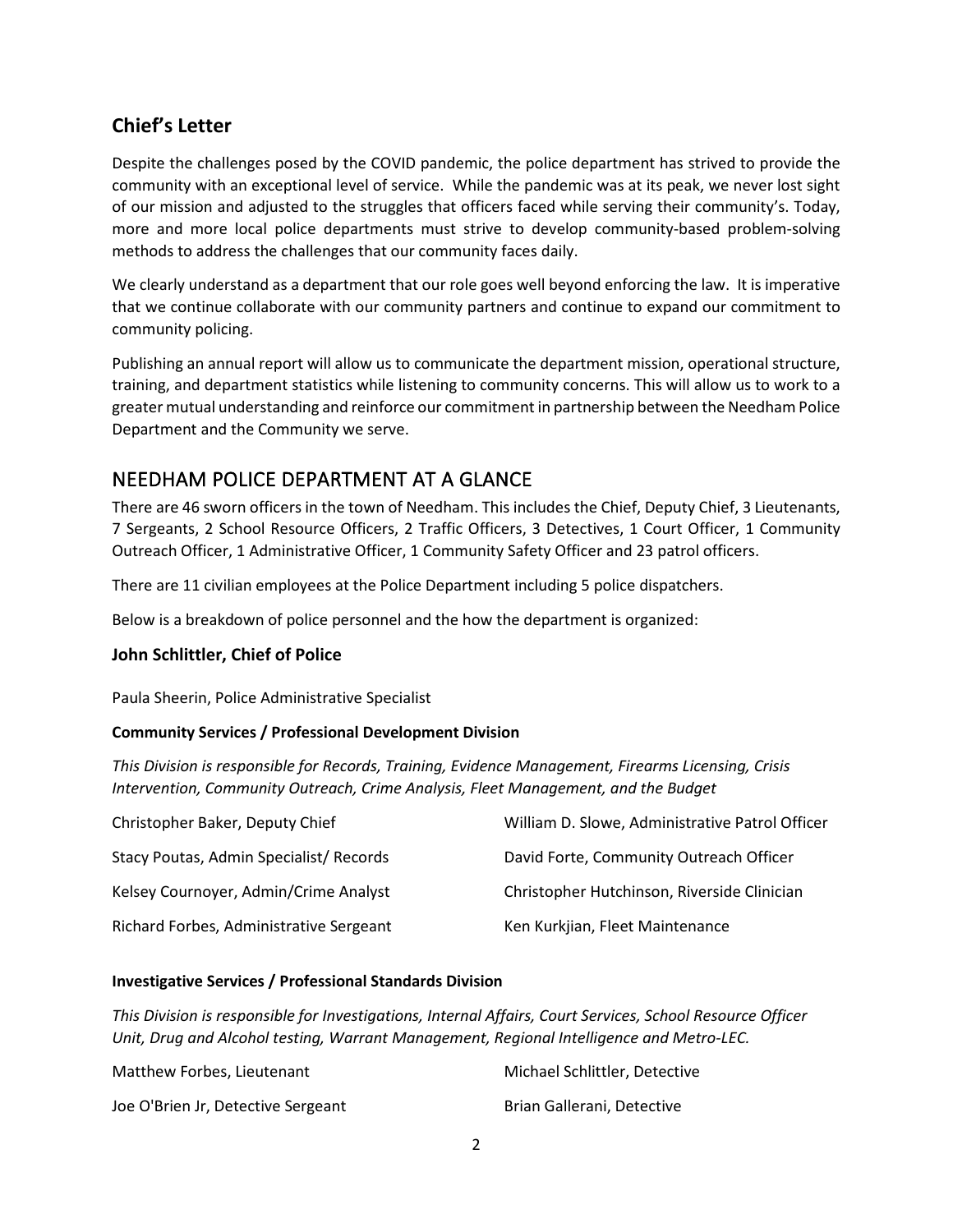| <b>Traffic and Community Safety Division</b> |                                         |
|----------------------------------------------|-----------------------------------------|
| Francis Desimone. Court Officer              | Nicole McMahon, School Resource Officer |
| Adrienne Anderson, Detective                 | RJ Poirier, School Resource Officer     |

*This Division is responsible for Traffic Enforcement, School Safety, Parking Enforcement, Grant Management, Domestic Violence Action Committee, Hiring Process, and Human Rights Committee.*

| Belinda Carroll, Lieutenant                 | Steven Kelly, Traffic Officer       |
|---------------------------------------------|-------------------------------------|
| Kelley Scolponeti, Community Safety Officer | Edward Bayiates, Motorcycle Officer |

#### **Patrol Operations / Emergency Management Division**

*This Division is responsible for Patrol Operations, Dispatch Operations, Animal Control, Special Event Management, Mountain Bike Operations, Emergency Management, Honor Guard, and Major Road Projects.* 

John McGrath, Lieutenant Andrew Cray, Patrol Sergeant Karl Johnson, Patrol Sergeant Timothy Dooher, Patrol Sergeant Richard Evans, Patrol Sergeant Michael Lamb, Patrol Sergeant Matthew Palmer, Patrol Officer Catherine Tierney, Patrol Officer William Kelleher, Patrol Officer Leo Schlittler, Patrol Officer Julia Rutledge, Patrol Officer Matthew MacDonald, Patrol Officer Robert Peck, Patrol Officer Vincent Turco, Patrol Officer Anthony Frongillo, Patrol Officer Roger Noll, Patrol Officer Jason Hasenfus, Patrol Officer Matthew Biellik, Patrol Officer

Edward Timmerman, Patrol Officer Matthew Doukas, Patrol Officer James Wise, Patrol Officer Brian Soll, Patrol Officer Joseph Brienze, Patrol Officer Patrick Keleher, Patrol Officer Scott Lennon, Patrol Officer James Carroll, Patrol Officer Sarah Timmerman, Patrol Officer Justin Young, Patrol Officer Austin Broderick, Patrol Officer David Parsons, Animal Control Officer Stephen Ryan, Police Dispatcher Christopher Bender, Police Dispatcher Melanie Rutledge, Police Dispatcher Anthony Salgado, Police Dispatcher Anthony Capone, Police Dispatcher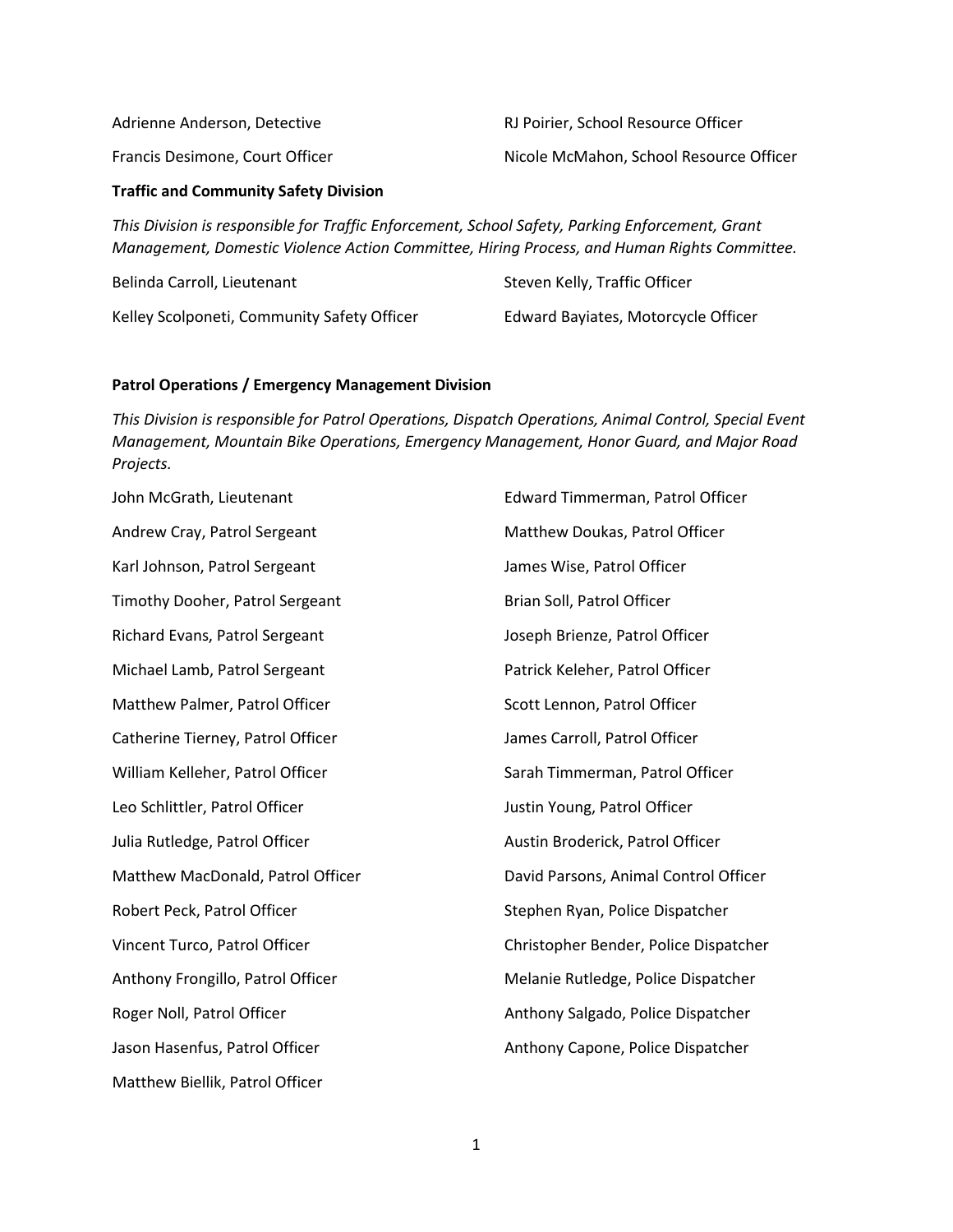# ABOUT THIS REPORT

This annual report is produced by the Needham Police Department as an attempt to provide citizens with a snapshot of the services and activities conducted by the department this year. It contains valuable information about the crimes committed in Needham as well as information related to those crimes such as race, gender and town residency status. This report also has updates from our specialty units and officers regarding their activities over the past year.

The 2021 Annual Report provides a comprehensive analysis of crimes that occurred in the town of Needham and were reported to the Federal Bureau of Investigation (FBI) via the Uniform Crime Reporting (UCR) Program. This national program has been collecting and organizing crime data since 1930 and is used by researchers, media and the public to better understand criminal activity. The UCR collects general crimes statistics through the National Incident-Based Reporting System (NIBRS). This voluntary system uses coding that is uniform throughout the country so that data can be compiled and analyzed. It breaks criminal offenses into two types: Group A and Group B. Group A include 46 offenses in 22 different categories. These offenses have been selected based on specific criteria and are determined to be relevant to law enforcement data collection. Group B offenses encompass all other crimes. The offenses and categories can be found in Appendix A.

In addition to looking at NIBRS data, this report also analyzes in house data regarding incidents, arrests, motor vehicle accidents, traffic stops and calls for service.

It is important to note that all this information is considered the best data at the time of writing, and that slight discrepancies or changes in the numbers may occur due to a variety of factors. For example, if an investigation is ongoing there is the potential for existing offenses to be changed based on updated information.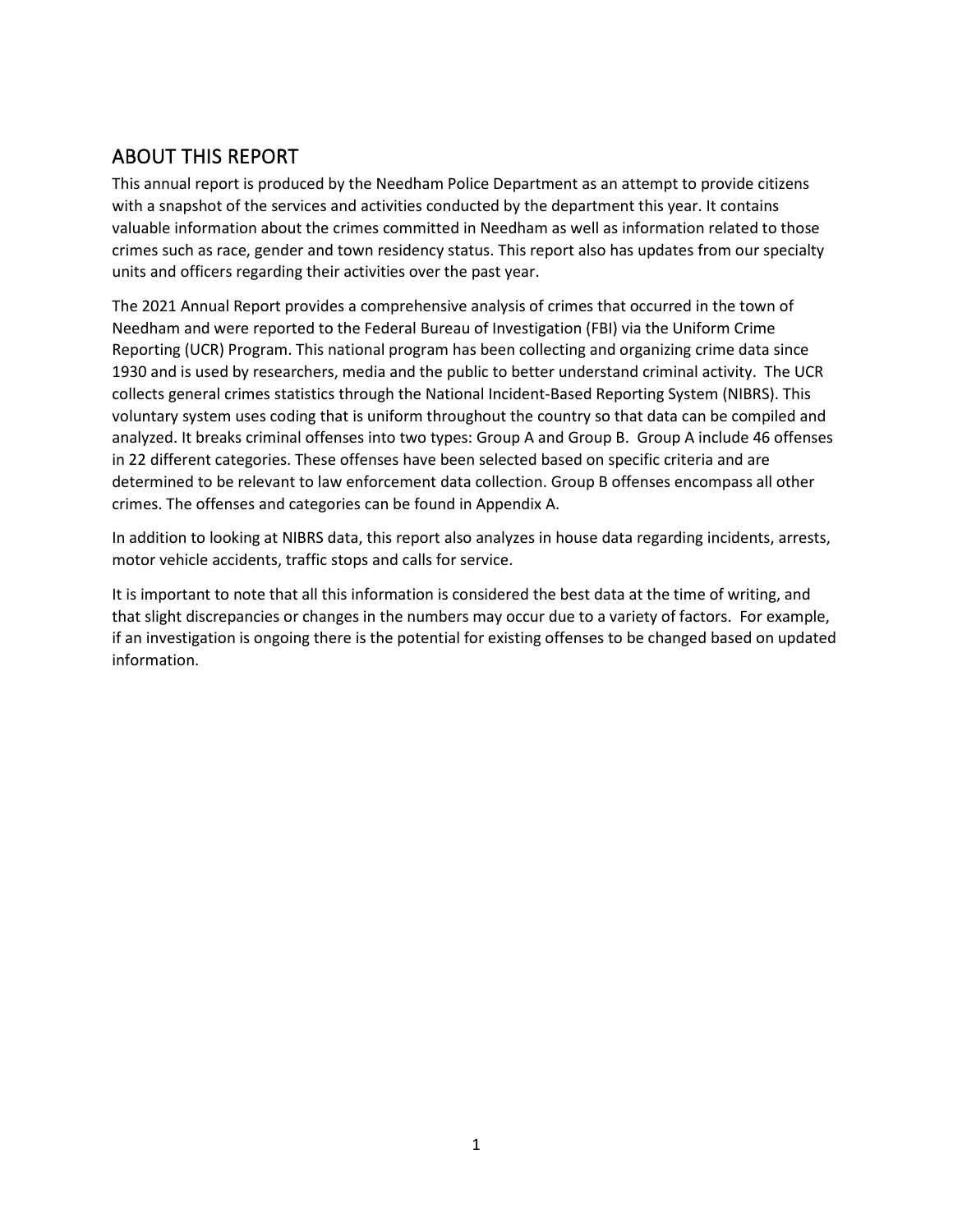# **Year End Crime Review**

|      | <b>Group A</b> | Group B |
|------|----------------|---------|
| 2019 | 509            | 378     |
| 2020 | 1318* (598)    | 295     |
| 2021 | 554            | 212     |

\*In 2020, there were 720 unemployment fraud claims, without those offenses there were 598 Group A offenses

In 2021, the town of Needham had 554 Group A offenses. This is down 57% from 2020 overall (please see note above regarding unemployment fraud incidents in 2020) and up 8.84% from 2019. There were no homicides, kidnapping/abduction, prostitution, or non-forcible sex offenses reported in 2021.

In 2021, Needham had 212 Group B offenses. This is down 28.1% from 2020 and 43.9% from 2019.

#### Group A Offense Specifics

| <b>Offense</b>                     | 2019           | 2020           | 2021           |
|------------------------------------|----------------|----------------|----------------|
| 11A Forcible Rape                  | 4              | 5              | $\mathbf{1}$   |
| 11D Forcible Fondling              | 17             | 3              | $\overline{4}$ |
| 120 Robbery (Unarmed)              | 0              | $\overline{2}$ | $\overline{2}$ |
| 13A Aggravated Assault             | 8              | 14             | 16             |
| 13B Simple Assault                 | 49             | 42             | 39             |
| 13C Intimidation                   | 18             | 13             | 15             |
| 200 Arson                          | $\mathbf{1}$   | 0              | 3              |
| 210 Extortion/ Blackmail           | $\overline{1}$ | $\overline{0}$ | $\overline{3}$ |
| 220 Burglary/ B&E                  | 25             | 14             | 23             |
| 23A Pick Pocketing                 | 0              | 0              | 3              |
| 23B Purse-Snatching                | 5              | $\mathbf{1}$   | $\overline{2}$ |
| 23C Shoplifting                    | 5              | 3              | $\overline{2}$ |
| 23D Theft from A Building          | 24             | 20             | 23             |
| 23F Theft from A MV                | 35             | 27             | 6              |
| 23G Theft of MV Parts              | $\mathbf 1$    | 0              | 4              |
| 23H All Other Larceny              | 74             | 79             | 75             |
| 240 MV Theft                       | $\overline{2}$ | 8              | 5              |
| 250 Counterfeiting/ Forgery        | 33             | 28             | 14             |
| 26A False Pretenses/ Swindling     | 67             | 70             | 91             |
| 26B Credit Card/ ATM Fraud         | 3              | 6              | 12             |
| 26C Impersonation                  | 62             | 191            | 42             |
| 26D Welfare Fraud                  | 0              | 720            | 65             |
| 26E Wire Fraud                     | 0              | 0              | $\overline{1}$ |
| 26F Identity Theft                 | 0              | 0              | 3              |
| 270 Embezzlement                   | 3              | 0              | 0              |
| 280 Stolen Property Offenses       | 3              | $\overline{1}$ | 5              |
| 290 Destruction/ Damage/ Vandalism | 32             | 54             | 65             |
| 35A Drug/ Narcotic Violations      | 33             | 10             | 23             |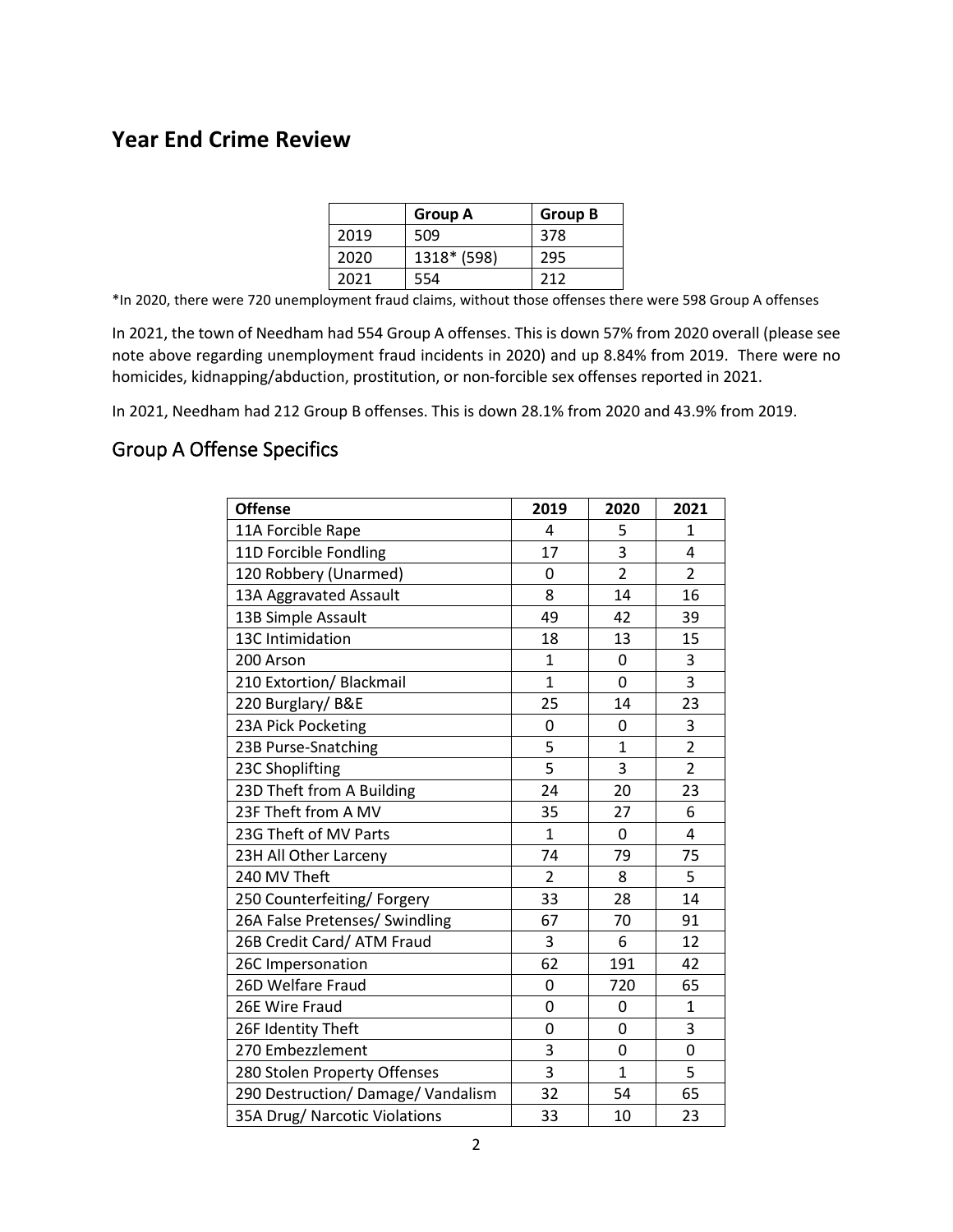| 35B Drug Equipment Violation      |  |  |
|-----------------------------------|--|--|
| 36B Statutory Rape                |  |  |
| 370 Pornography/ Obscene Material |  |  |
| 520 Weapons Law Violation         |  |  |

# Assault Offenses (13A, 13B, 13C)

There were 70 total assault offenses committed in 63 cases in 2021. Overall, the total number of assaults is up by 1 from 2020.

There were 16 aggravated assaults offenses in 9 cases in 2021. Of these 9 cases, 4 resulted in arrest and the other 5 resulted in the suspect being summonsed to court.

There were 39 simple assaults in 37 cases. In 21 cases the suspect was arrested, in 8 cases the suspect was summonsed to court and in 8 cases a report was taken but no further action was required.

There were 17 intimidation charges in 17 cases in 2021. 7 of these resulted in the suspect being arrested, 2 resulted in the suspect being summonsed and 8 incidents had a report taken with no further action.

| <b>Case Outcome</b> | Count |
|---------------------|-------|
| Arrest              | 32    |
| Summons             | 15    |
| <b>Report Taken</b> | 16    |
| Total               | 63    |

#### Burglary/ Breaking & Entering (220)

There were 23 incidents of burglary/breaking and entering in 2021. This is up from a total of 11 burglary/ breaking and entering offenses in 2020.

Of the 23 incidents, 1 resulted in an arrest, 5 resulted in a summons, 8 required no further action and 9 were forwarded to detectives for further investigation.

| <b>Case Outcome</b> | Count |
|---------------------|-------|
| Arrest              |       |
| Summons             | 5     |
| <b>Report Taken</b> | 8     |
| Under Investigation | q     |
| Total               | つっ    |

#### Counterfeiting/ Forgery (250)

| <b>Case Outcome</b> | Count |
|---------------------|-------|
| Summons             |       |
| Report Taken        |       |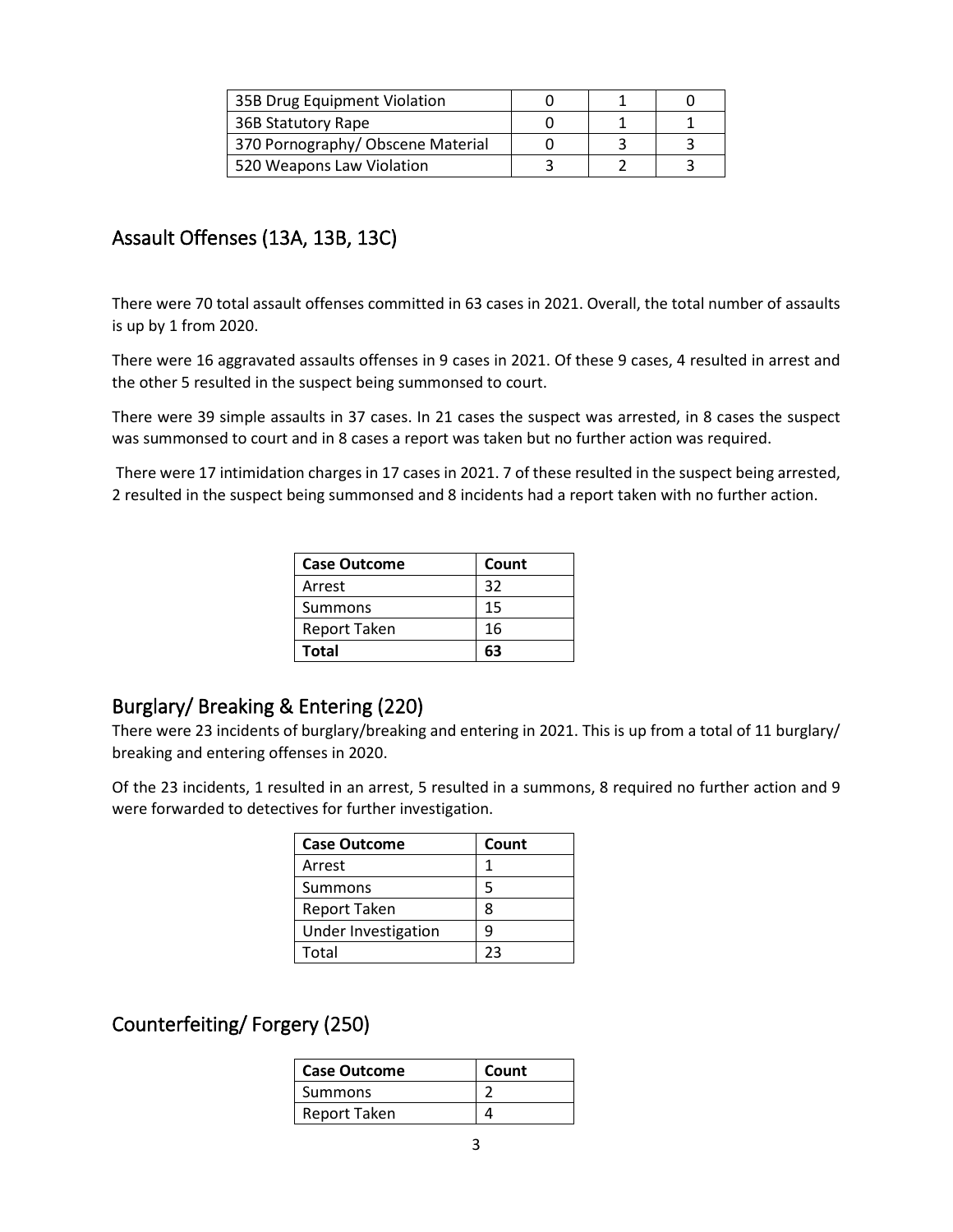| Under Investigation |    |
|---------------------|----|
| Total               | 10 |

### Destruction/ Damage/ Vandalism to Property (290)

There were 65 vandalism/ destruction of property related offenses in 58 cases in 2021.

| <b>Case Outcome</b> | Count |
|---------------------|-------|
| Arrest              | 4     |
| Summons             | 13    |
| <b>Report Taken</b> | 34    |
| Under Investigation |       |
| <b>Total</b>        | 58    |

#### Larceny/ Theft Offenses (23A-23H)

There were 115 larceny offenses in 101 cases in 2021.

| <b>Case Outcome</b> | Count |
|---------------------|-------|
| Arrest              |       |
| Summons             |       |
| Closed              | 90    |
| Under Investigation |       |
| <b>Total</b>        | 101   |

# Fraud Offenses (26A-26E)

There were 214 total fraud cases in 2021.

| <b>Case Outcome</b> | Count |
|---------------------|-------|
| Arrest              |       |
| Summons             | h     |
| Closed              | 197   |
| Under Investigation |       |
| Total               | 214   |

#### Drug/ Narcotics Charges (35A, 35B)

There were 13 cases with drug offenses in 2021.

| <b>Case Outcome</b> | Count |
|---------------------|-------|
| Arrest              | 6     |
| Summons             |       |
| Total               | 13    |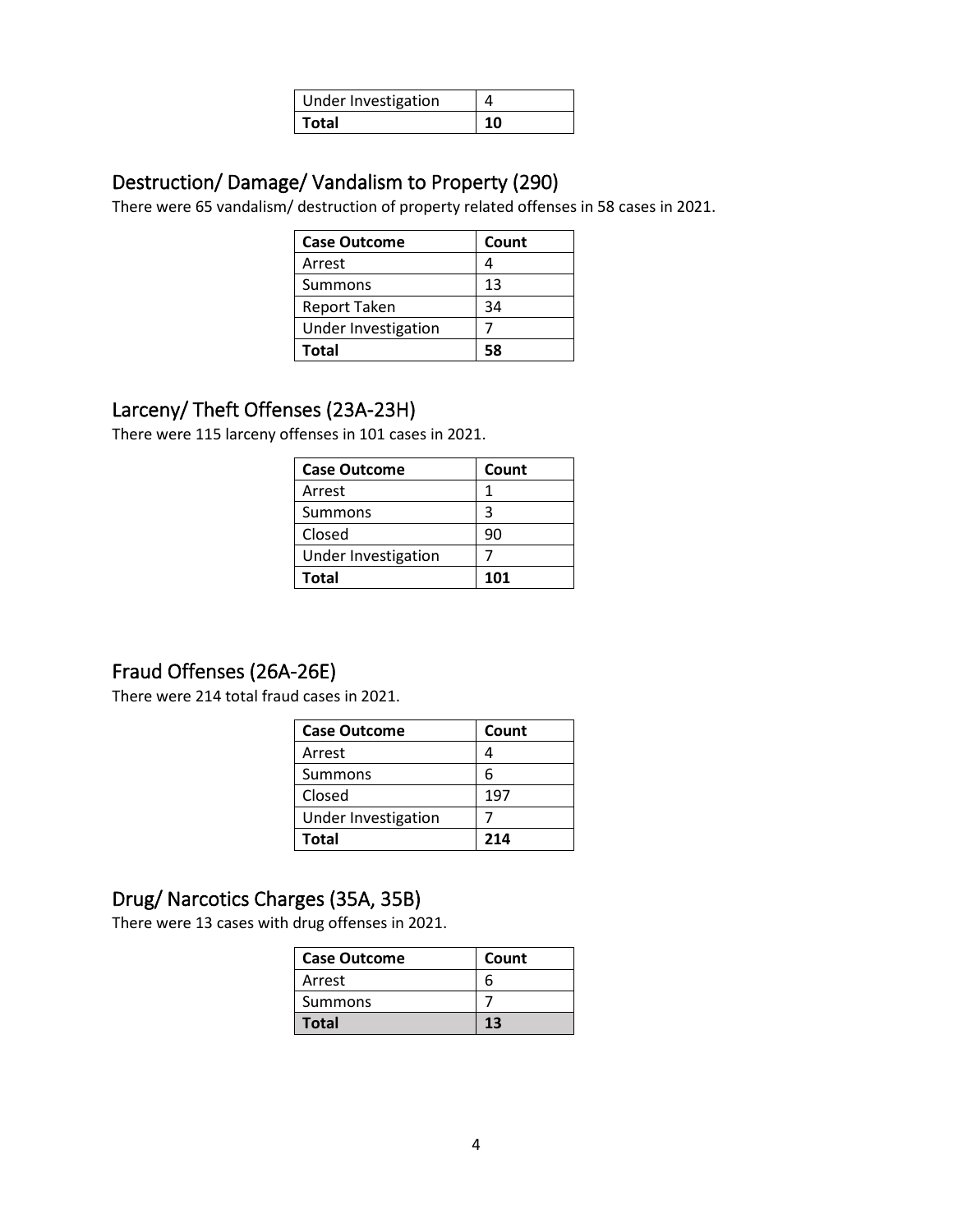### Group B Offenses:

| <b>Offense</b>                  | 2019 | 2020          | 2021           |
|---------------------------------|------|---------------|----------------|
| 90A Bad Checks                  | 2    | 0             | 0              |
| 90C Disorderly Conduct          | 10   | $\mathcal{P}$ | 6              |
| 90D DUI                         | 35   | 18            | 13             |
| 90E Drunkenness                 | 18   | 3             | 0              |
| 90F Family Offense (nonviolent) | 0    | 1             | 0              |
| 90G Liquor Law Violation        | 18   | 10            | 13             |
| 90J Trespass of Real Prop       | 3    | 7             | $\mathfrak{p}$ |
| 90Z All Other                   | 84   | 65            | 44             |
| 99 Town Traffic Bylaw           | 378  | 295           | 212            |
| <b>Totals</b>                   | 548  | 401           | 295            |

\*Codes 90A and 90E will be converted to 90Z starting in 2022.

#### **90C- Disorderly Conduct**

There were 6 disorderly conduct offenses in 2021. 1 was for open and gross lewdness, 2 were for annoying/accosting another person, 2 were for disorderly conduct and 1 was for disturbing the peace.

#### **90D- DUI**

There were 13 DUI Offenses in 2021. 4 were for OUI Drugs and 9 were for OUI Liquor. 9 of these resulted in arrest and 4 resulted in the person being summonsed to court.

#### **90G- Liquor Law Violation**

There were 13 liquor law offenses in 12 incidents. There were 7 violations for open container in a motor vehicle, 4 violations for selling/delivering to person under 21 and 2 for person under 21 in possession of alcohol. 5 of these offenses resulted in arrest (all had DUI also associated), 7 lead to court summons and 1 had a report taken/ no action.

#### **90J-Trespass of Real Prop**

There were 2 trespass of real property offenses in 2021. In both these incidents, reports were taken but no leads were developed.

#### **90Z-All Other**

The 90Z category captures virtually all offenses that do not fall into any other IBR code. There were 44 total 90Z offenses in 2021. This includes 7 arrest warrants, 6 abuse prevention order violations and 4 criminal harassment offenses. Other types of offenses that fall into this category include unauthorized use of a computer system, use of another company's dumpster and evidence tampering. Many of them are utilized in conjunction with other offenses when an incident occurs.

#### SPECIAL STUDIES

The Needham Police Department has implemented 4 areas in which we want to capture more detailed data based on current issues and citizen concerns. These areas are mental health, drug overdoses, handcuffing and domestic violence. To get this data, officers are required to provide information on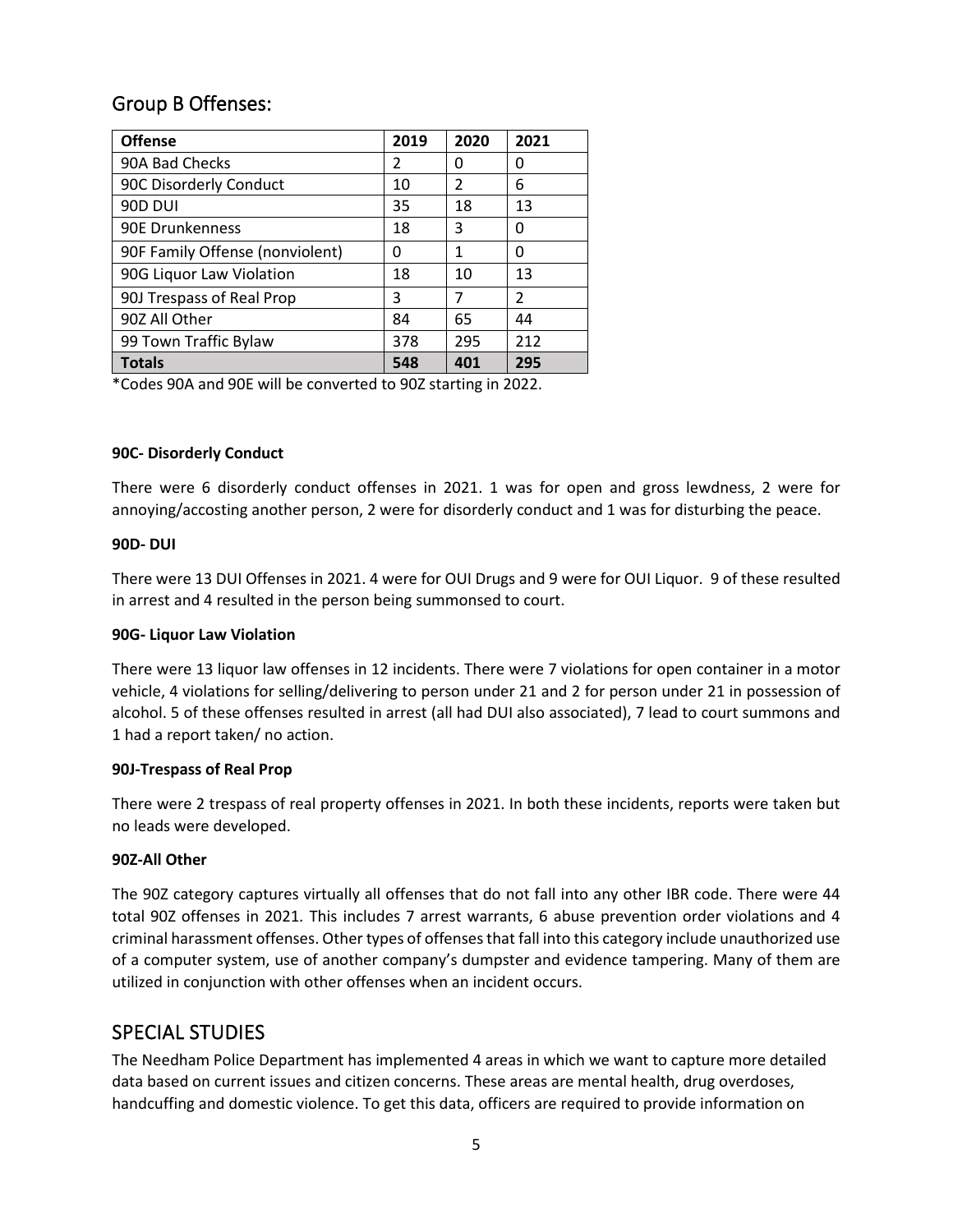each of these topics when they complete their report. If the incident or arrest involves any of the special studies, they are required to answer the questions related to that topic. The questions and data gathered from these special studies are detailed below.

#### Mental Health

In 2021 there were 207 calls that were deemed mental health related. For this data we are considering a mental health related call to incident in which mental health is involved. There was an average of 17 mental health related calls per month. The highest number was 25 in March 2021 and the lowest number was 13 in both August and September. There were 176 total mental health related calls in 2020, meaning that there was an 18% increase in the number of calls in 2021.

While the nature of mental health call can vary greatly, sometimes they end with an individual being taken to the hospital for treatment. This transport can be at the patients request or agreement (voluntary) or under a Section 12 (involuntary). More information about these transports can be found in the charts below.

| <b>Transport Type</b>                         | Count | <b>Percent of Total</b> |
|-----------------------------------------------|-------|-------------------------|
| Section 12 (Initiated by Police)              | 52    | 25%                     |
| Section 12 (Initiated by a Doctor/ Therapist) | 29    | 14%                     |
| Voluntary                                     | 37    | 17.8%                   |
| Court Order                                   |       | 0.01%                   |
| No Transport                                  | 88    | 42.5%                   |

#### **Mental Health Transport Data**

#### Drug Overdoses

In 2021 there were 17 suspected Drug overdoses in Needham. 8 of these were opiate drug overdoses and 9 of them were overdoses from another drug. This is an increase in overdoses from 2020, which had 12 total overdoses (6 opiate, 6 non-opiate).

Of the 17 overdoses in 2021, 8 of them had Narcan administration by either police (4 times) or fire (4 times) personnel. 9 of the 17 overdoses did not require the use of Narcan.

There were 3 overdoses that lead to deaths and 1 with unknown results. In the incident with unknown results, the party was unresponsive at the time of that they were taken to the hospital.

#### **Handcuffing**

Handcuffing is an inevitable and necessary part of policing. The Needham Police Department has started to keep track of handcuffing and the reasons as to why it was utilized in any particular interaction. In 2021 there were 78 times that handcuffing was used. 62 out of the 78 (79.5%) of those instances were arrests.

The department tracks the reason that handcuffing was used in each instance. Officers are able to utilize handcuffing to affect an arrest, for officer safety, for the subject's own safety and for mental health related reasons. Of the 78 handcuffing instances, the reasons were listed as follows:

61 Arrest Only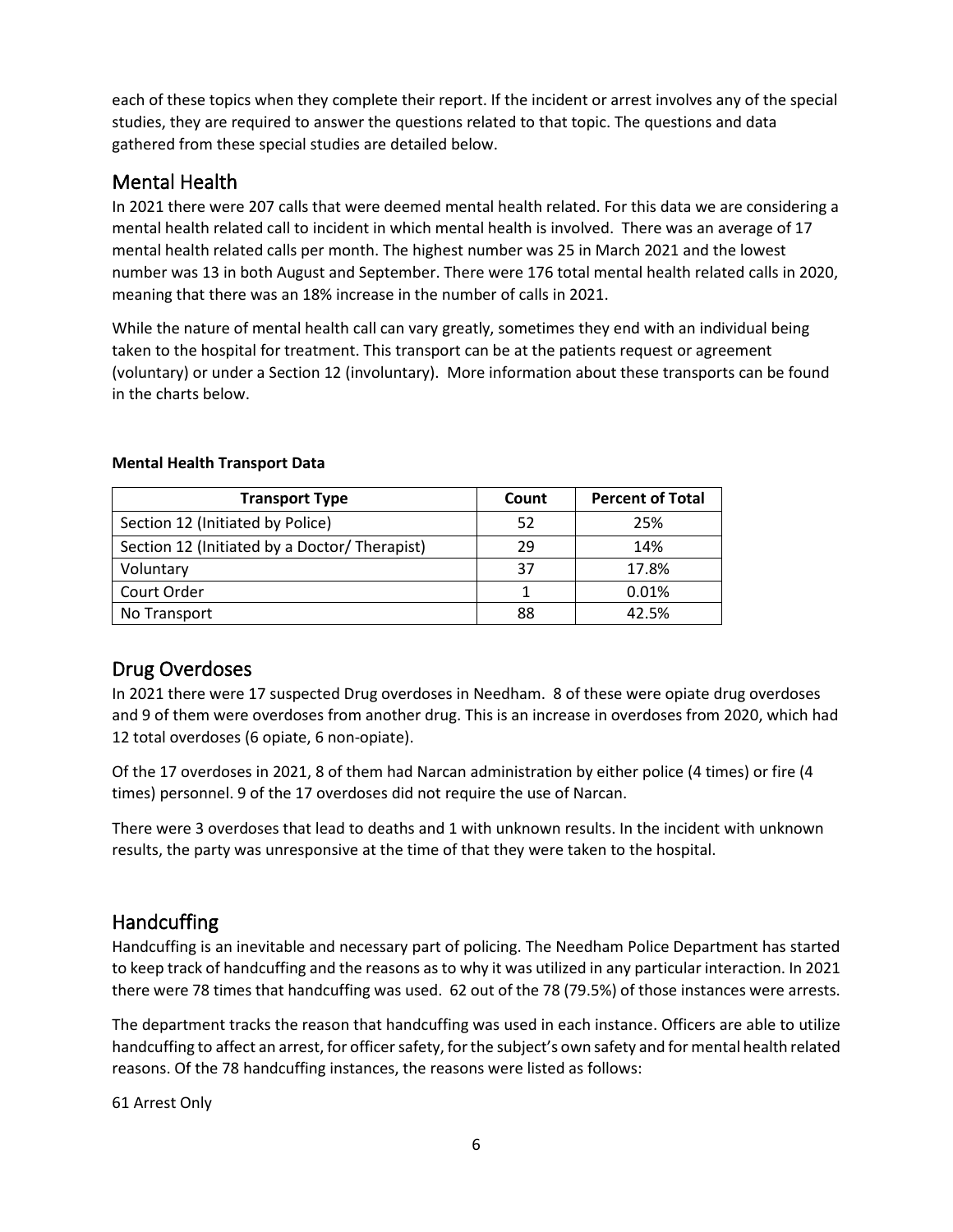- 2 Arrest and Officer Safety
- 2 Officer Safety Only
- 5 Mental Health Only
- 8 Mental Health and Officer Safety

| Subject Race | # Of Encounters in<br>which handcuffing |
|--------------|-----------------------------------------|
|              | was used                                |
| <b>Black</b> | 12                                      |
| Hispanic     | q                                       |
| White        | 53                                      |
| Asian        |                                         |
| <b>Total</b> | 78                                      |

#### Domestic

In 2021 there were 97 Domestic/ Domestic Violence related calls in Needham.

66 out of 97 (68%) of these calls were verbal only in nature and did not escalate into any form of physical violence. 27 (28%) calls had the offense of assault and battery attached to them, and 4 of the domestic related calls reported threats/ intimidation and 2 reported strangulations.

80 of the domestic related calls reported this year had no injuries, 15 had minor injuries and 2 had moderate injuries associated with the incident.

In 82 of the 97 incidents, there was no current restraining order/ protection order in place and the victim chose to decline getting an emergency order put into place at that time. In 8 instances, the victim did elect to get an emergency order in place. In 6 cases, there already was an active restraining order or abuse prevention order in place at the time of the incident. In 1 case, a new emergency order was denied by a judge.

In 26 of the 97 calls, there were children either present or involved in the incident and DCF was notified.

#### Use of Force

The Use of Force incidents that Needham Police are involved in are a result of an individual's level of unlawful compliance/resistance rather than officer looking to harm the public. We are obligated morally, by law and by policy to use only that level of force that is reasonable and necessary to affect an arrest, to ensure public safety or protect ourselves or others from harm.

In 2021 there were 19 times in which force was used during a call for service. In some calls, multiple types of force were necessary to resolve the situation and maintain the safety of all present.

The use of force policy for the Needham Police Department can be found [here.](http://www.needhamma.gov/DocumentCenter/View/24239/101-Use-of-Force-8-19-21)

| <b>Type of Force</b> | <b>Total Times Utilized</b> |
|----------------------|-----------------------------|
| Hands on Control     | 18                          |
| Taser (Displayed)    |                             |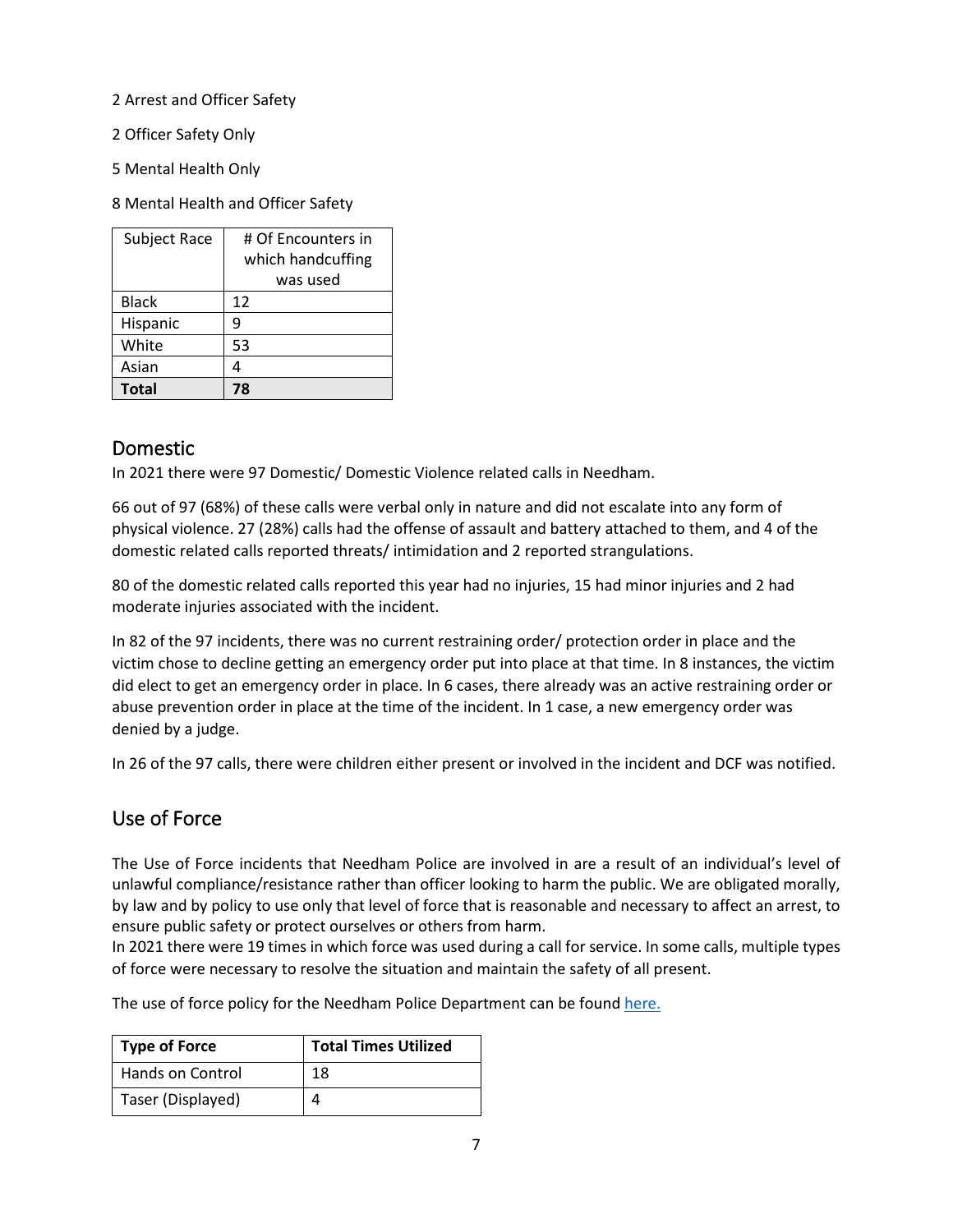| Firearm Unholstered |  |
|---------------------|--|
| Less Lethal (Ready) |  |

| Subject Race | # Of Encounters in   |
|--------------|----------------------|
|              | which force was used |
| Black        | 3                    |
| Hispanic     |                      |
| White        | 15                   |
| <b>Total</b> | 19                   |

# 2021 RACE AND GENDER INTERACTIONS

# Motor Vehicle Stop by Race and Gender

| Race           | Gender |      |    |  |  |  |  |  |
|----------------|--------|------|----|--|--|--|--|--|
|                | Male   |      |    |  |  |  |  |  |
| <b>Black</b>   | 148    | 119  |    |  |  |  |  |  |
| Hispanic       | 192    | 113  | 2  |  |  |  |  |  |
| Asian          | 96     | 82   |    |  |  |  |  |  |
| Middle Eastern | 61     | 36   |    |  |  |  |  |  |
| Indian         | 11     | 8    |    |  |  |  |  |  |
| White          | 1384   | 1334 |    |  |  |  |  |  |
| <b>Total</b>   | 1892   | 1692 | 10 |  |  |  |  |  |

# Motor Vehicle Stops by Race and Resident Status (City/Town)

|                | Race   |            |        | <b>Resident</b> | <b>Non-Resident</b> |            |  |
|----------------|--------|------------|--------|-----------------|---------------------|------------|--|
|                | Number | % Of Total | Number | % Of Total      | Number              | % Of Total |  |
| <b>Black</b>   | 267    | 7.5%       | 13     | .4%             | 254                 | 7.1%       |  |
| Hispanic       | 307    | 8.5%       | 11     | .3%             | 296                 | 8.2%       |  |
| Asian          | 180    | 5.0%       | 30     | .8%             | 150                 | 4.2%       |  |
| Middle Eastern | 98     | 2.7%       | 11     | .3%             | 87                  | 2.4%       |  |
| Indian         | 19     | .5%        | 4      | .1%             | 15                  | .4%        |  |
| White          | 2724   | 75.8%      | 482    | 13.4%           | 2242                | 62.4%      |  |
| <b>Total</b>   | 3595   | 100%       | 551    | 15.3%           | 3044                | 84.7%      |  |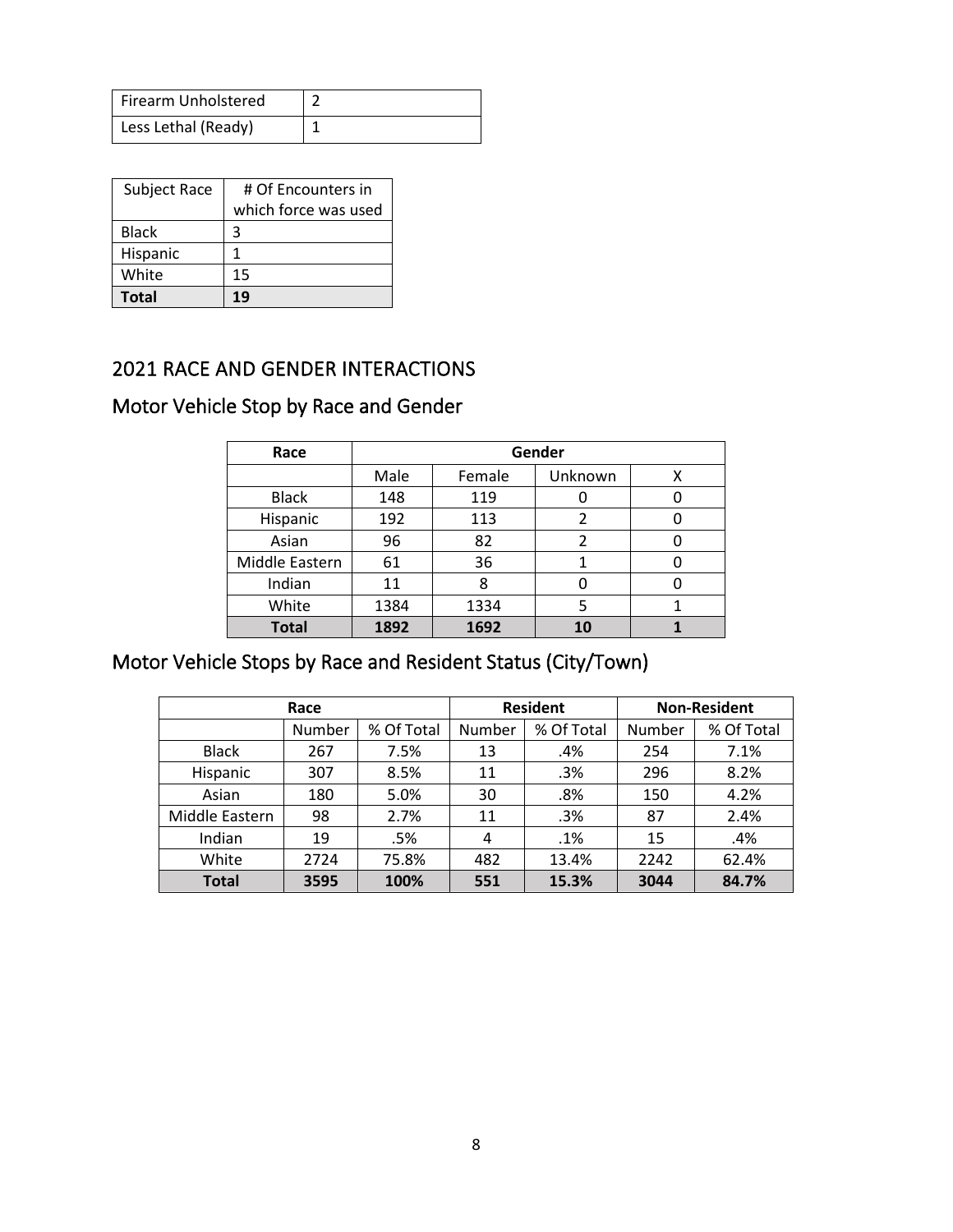|                   | <b>Arrest</b> |     | <b>Civil Fine</b><br>No<br><b>Enforcement</b> |       | <b>Criminal</b><br><b>Application</b> |      | <b>Verbal</b><br><b>Warning</b> |      | Written<br><b>Warning</b> |       | <b>Total</b> |       |      |
|-------------------|---------------|-----|-----------------------------------------------|-------|---------------------------------------|------|---------------------------------|------|---------------------------|-------|--------------|-------|------|
| <b>Black</b>      | 1             | .4% | 12                                            | 4.5%  | 10                                    | 3.7% | 7                               | 2.6% | 120                       | 44.9% | 117          | 43.8% | 267  |
| Hispanic          | 1             | .3% | 19                                            | 6.2%  | 4                                     | 1.3% | 29                              | 9.4% | 115                       | 37.5% | 139          | 45.3% | 307  |
| Asian             | 0             | 0%  | 10                                            | 5.5%  | 2                                     | 1.1% | 3                               | 1.7% | 57                        | 31.7% | 108          | 60%   | 180  |
| Middle<br>Eastern | 0             | 0%  | 4                                             | 4.1%  | 3                                     | 3.1% | 1                               | 1.1% | 26                        | 26.5% | 64           | 65.3% | 98   |
| Indian            | 0             | 0%  | $\overline{2}$                                | 10.5% | $\mathbf{0}$                          | 0%   | $\mathbf{0}$                    | 0%   | 8                         | 42.1% | 9            | 47.4% | 19   |
| White             | 16            | .6% | 152                                           | 5.6%  | 63                                    | 2.3% | 31                              | 1.3% | 981                       | 36%   | 1481         | 54.4% | 2724 |
| <b>Total</b>      | 18            | .4% | 199                                           | 5.5%  | 82                                    | 2.3% | 71                              | 2%   | 1307                      | 36.4% | 1918         | 53.4% | 3595 |

#### Motor Vehicle Stops Disposition by Race

**Arrest**- The person was arrested as a result of the stop. **Civil Fine**- The person received a civil fine that they could choose to pay or appeal. **No Enforcement**- Stop was initiated due to a motor vehicle accident or disabled motor vehicle, but there was no action that warranted enforcement of any kind. **Criminal Application**- The person committed an offense that was criminal in nature and would be required to attend a hearing for the violation. **Verbal Warning** – The person was given a verbal warning for their violation. **Written Warning** – The person received a paper citation, but nothing further was required of them.

# POLICE ACITIVITY SUMMARY

#### Arrests

There was a total of 61 arrests in Needham in 2021. This number is down 11.5% from a total of 69 arrests in 2020.

| Race         | Count |
|--------------|-------|
| White        | 40    |
| Black        | q     |
| Hispanic     | ጸ     |
| Asian        | 4     |
| <b>Total</b> | 61    |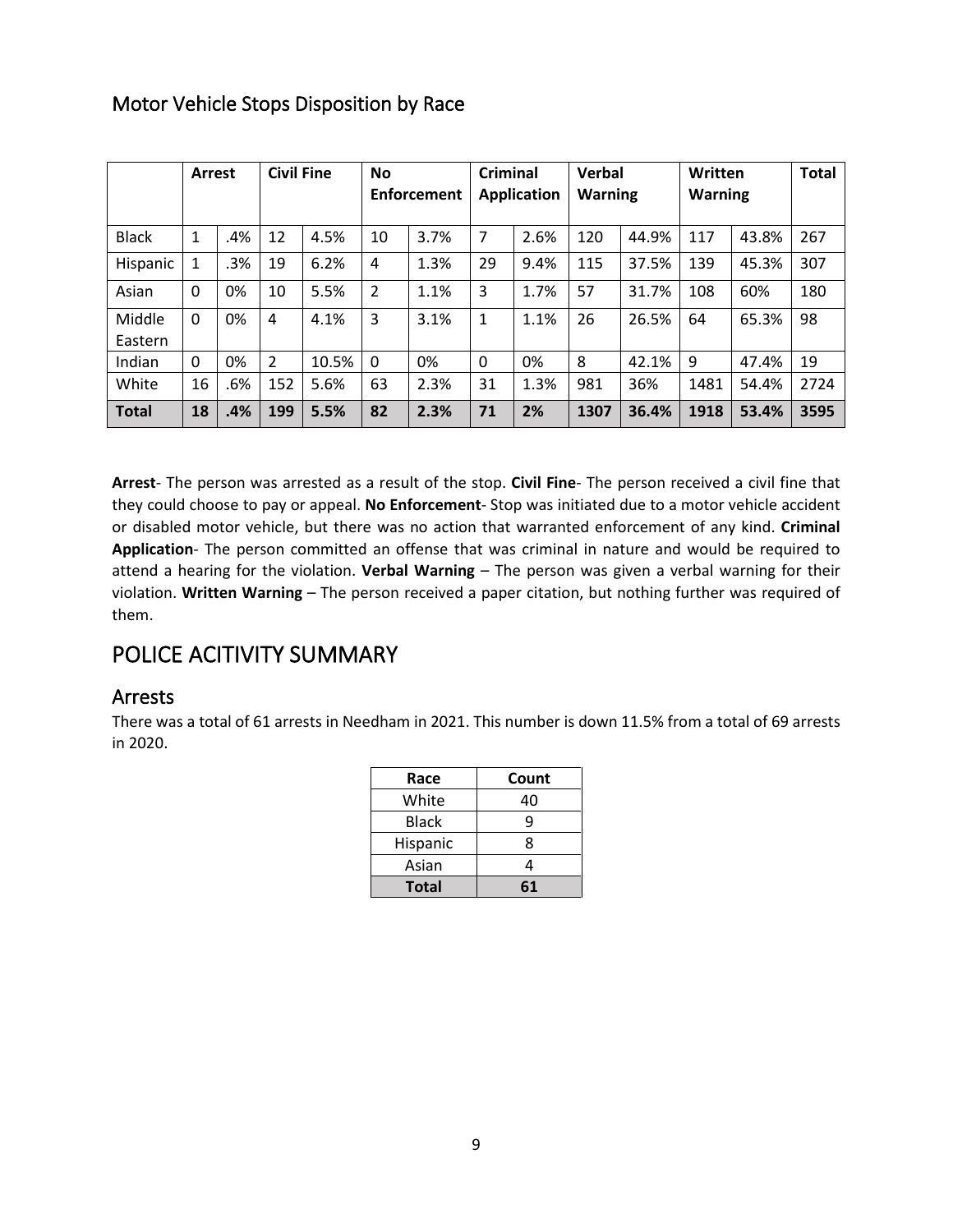

52 out of the 61 arrests were males, which equals 85.25% of the total arrests for the year. 9 of the arrests, or 14.75% were female subjects. 32 (52.4%) of the subjects arrested in 2021 were not residents of Needham. 29 subjects (47.5%) were residents of Needham.





10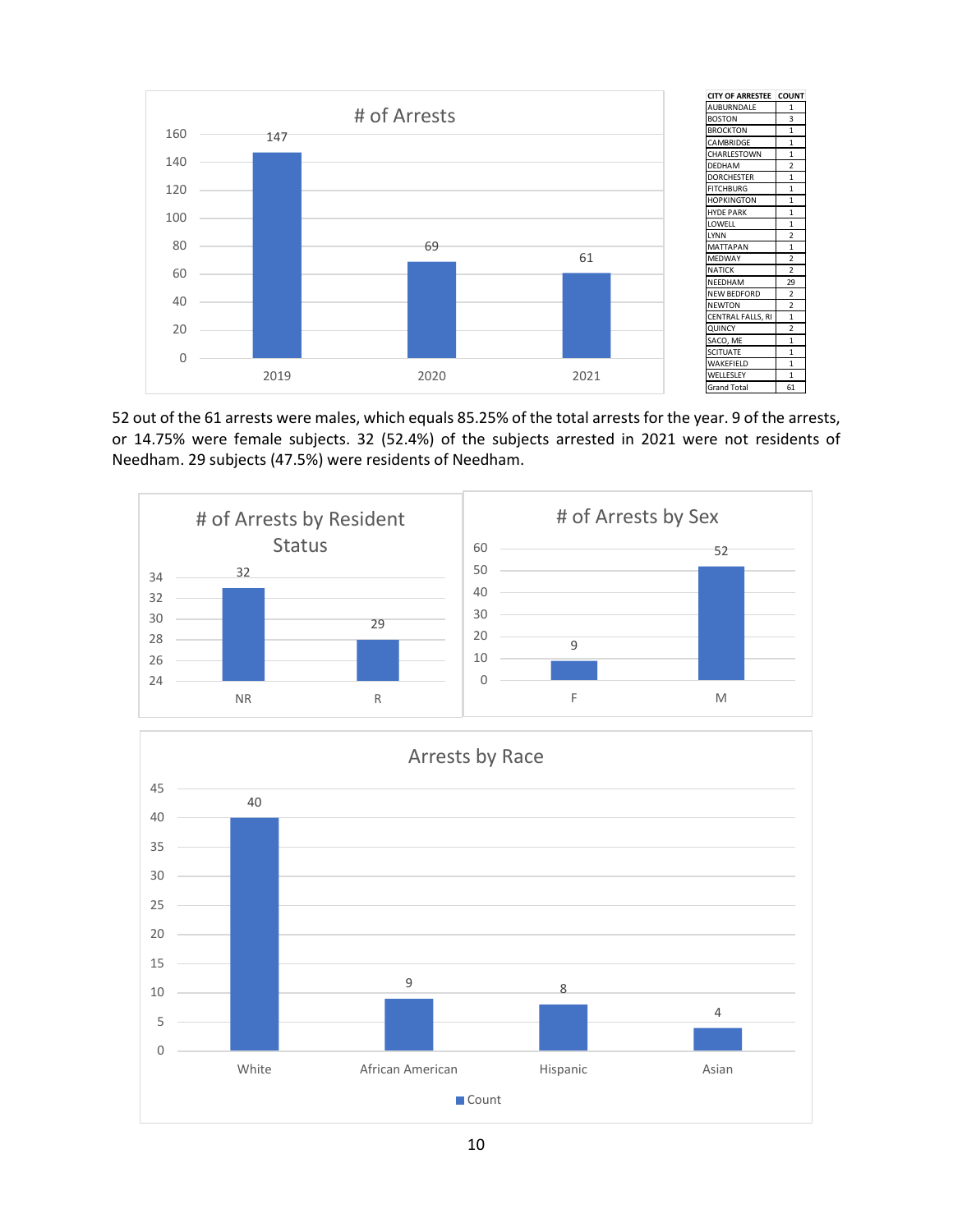The breakdown of arrestees by race is shown above. The majority of arrests in 2021 (65.5%) were of White suspects. 9 arrestees were African American, which equates to 14.8% of the total. There were 8 (13.1%) Hispanic individuals and 4 (6.6%) Asian individuals arrested.

There were 21 arrests involving BIPOC individuals. Twenty (20) of those Twenty-One (21) arrests were for offenses that mandate arrest or are a preferred response. Eight (8) of the arrests involved an active arrest warrant. Seven (7) were arrested for Assault and Battery on a Family Member. One (1) Arrest for an Assault to Murder. One (1) involved Possession with intent to Distribute Class A and Class B Drugs and Trafficking Fentanyl. One (1) involved Felony Possession of a Firearm and One (1) involved Assault and Battery with a Dangerous Weapon. The arrest that was not mandatory or preferred involved a suspect in an ongoing Heroin / Fentanyl Distribution investigation.

There were 40 arrests of white individuals. Thirty-two (34) of those arrests were for offenses that mandate arrests or are a preferred response. Ten (10) were for arrest warrants. One (1) was for failure to register as a sex offender. One (1) was for domestic assault. One (1) was for assault with a dangerous weapon. Nine (9) were for assault and battery on a family or household member. Eight (8) were for OUI. One (1) was for fugitive from justice on a court warrant. One (1) was for possession of a Class A drug. One (1) was for an abuse prevention order violation. One (1) was for carjacking). The other six (6) arrests were either motor vehicle related charges (4 total) or disorderly conduct (2 total).

#### **Juveniles**

#### **Mental Health Related Incidents**

We had 41 Mental Health Incidents involving juveniles. One of those incidents involved a student who left school and was located in crisis a short distance away. The rest of the incidents originated outside of Needham Public Schools. There were twenty-eight different juveniles involved in the incidents. Ten of the juveniles had more than one incident in 2021.

#### **Offenses**

There was one arrest of a juvenile for Domestic Assault and Battery. There were 13 juveniles that had to appear for a Hearing at Juvenile Court. There were 8 juveniles that voluntarily entered our Diversion Program. Two of these incidents happened at or originated from Needham Public Schools. One student appeared for a Hearing at Juvenile Court, and one entered our Diversion Program.

| <b>Offender Race</b> | Count |
|----------------------|-------|
| White                | 14    |
| Black                |       |
| Hispanic             |       |
| Total                | 22    |

# Total Calls and Types

The Needham Police Department had 42,365 calls for service in 2021. This is down 3,738 or 8.45% from the 2020 total of 46,103. Calls can be broken down into priorities based on the level of urgency. The highest priority is level 1, which includes burglar alarms, fires, motor vehicle crashes with injury and sudden deaths. Priority 2 includes calls for suspicious activity, fraud, larceny and wellbeing checks. Priority 3 is the lowest priority level and encompasses the majority of everyday calls. This includes security checks, animal calls, public assistance, motor vehicle stops and administrative calls.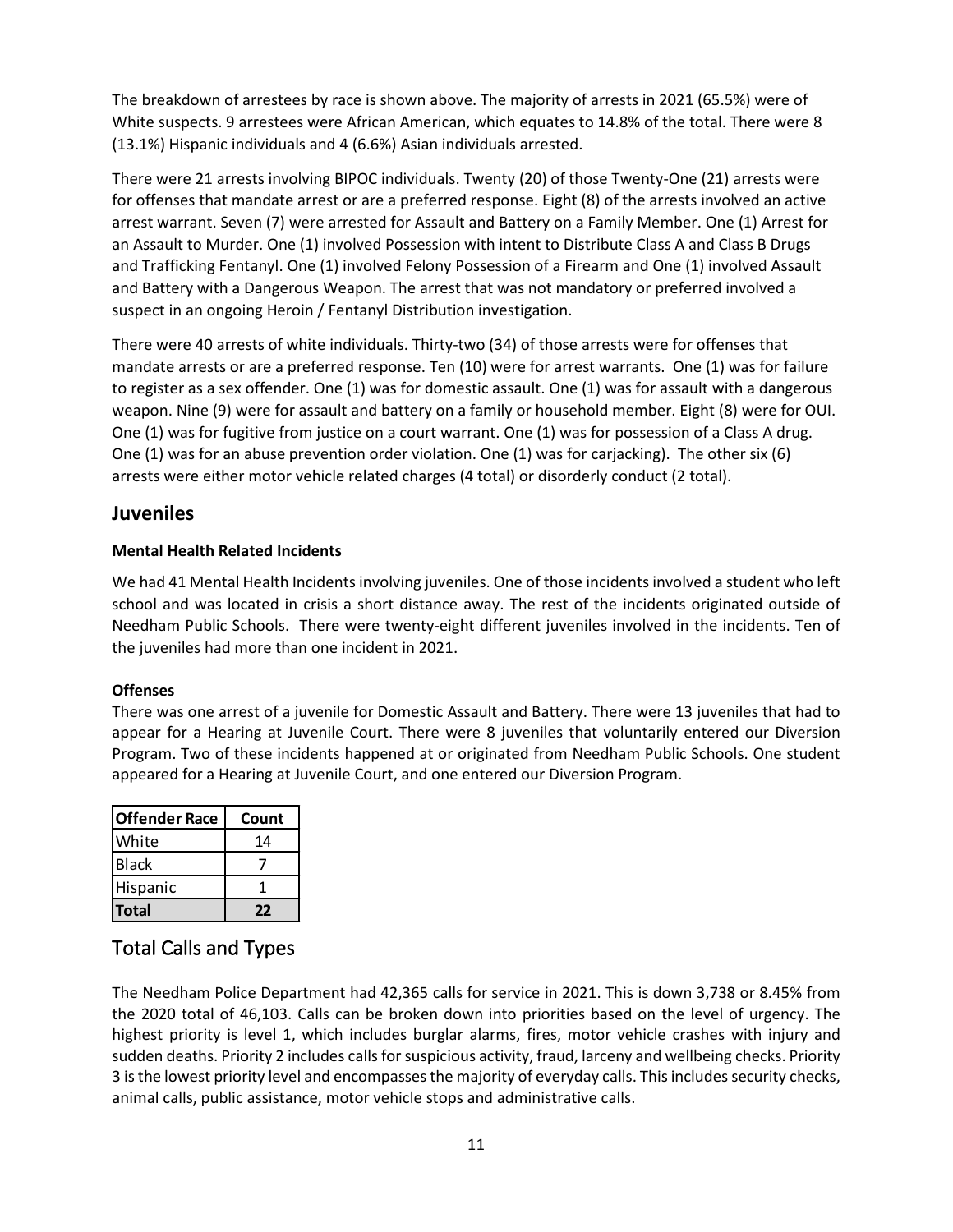| <b>Call Priority Level</b> | <b>Total # of Calls</b> |
|----------------------------|-------------------------|
|                            | 3353                    |
|                            | 2526                    |
|                            | 38486                   |

[Priority Call Key](http://www.needhamma.gov/DocumentCenter/View/23372/Calls-for-Service-by-Prioity-Key)

# DIVISION UPDATES

# TRAFFIC AND COMMUNITY SAFETY DIVISION

#### **Traffic**

In 2021, there were 2487 traffic offenses were cited on 2171 citations. Most of these violations (2054) were written warnings given to the operator. 209 were civil violations, 189 criminal violations, 29 violations were involved in an arrest, 5 violations were given as a verbal warning and 1 was a municipal violation. \$15,535 in fines were issued in 2021.

| <b>Violation Type</b>      | Count | <b>Percent of Total</b> |
|----------------------------|-------|-------------------------|
| <b>Written Warning</b>     | 2054  | 82.6%                   |
| <b>Civil Citation</b>      | 209   | 8.4%                    |
| <b>Criminal Citation</b>   | 189   | 7.6%                    |
| Arrest                     | 29    | 1.16%                   |
| <b>Verbal Warning</b>      | 5     | 0.2%                    |
| <b>Municipal Violation</b> |       | 0.04%                   |
| <b>TOTAL</b>               | 2487  | 100%                    |

The most written violation was for hands-free violation also known as texting while driving. The law surrounding this violation can be found [here.](https://malegislature.gov/Laws/GeneralLaws/PartI/TitleXIV/Chapter90/Section13B) There were 545 handsfree violations, which is 22% of all violations in 2021. 477 warnings, 65 civil citations and 3 criminal citations.

The second most written violation was for speeding. Information for this violation can be foun[d here.](https://malegislature.gov/Laws/GeneralLaws/PartI/TitleXIV/Chapter90/Section17) There were 513 total speeding violations, 468 of which were written warnings. 32 were given as civil citations, 9 were given as criminal citations, 3 were given as verbal warnings, and 1 violation was a part of an arrest.

Other commonly issued violations include unregistered motor vehicle (316 total), expired inspection sticker (241 total), and failure to stop/yield (239 total).

Criminal Violations- 40 for unlicensed operation of a motor vehicle, 26 for OUI,17 for operating a motor vehicle without insurance, 10 for unregistered motor vehicle.

#### Accidents

There were 370 motor vehicle accidents reported in 2021. This number is up 29.4% from the total of 286 accidents in 2020. Even though the total number of accidents was up in 2021, this number is still significantly less than the number of accidents that were occurring pre-pandemic. In 2016- 2019 the Town of Needham was averaging 457 accidents per year.

| rear | Total # of Accidents |
|------|----------------------|
| วกวา |                      |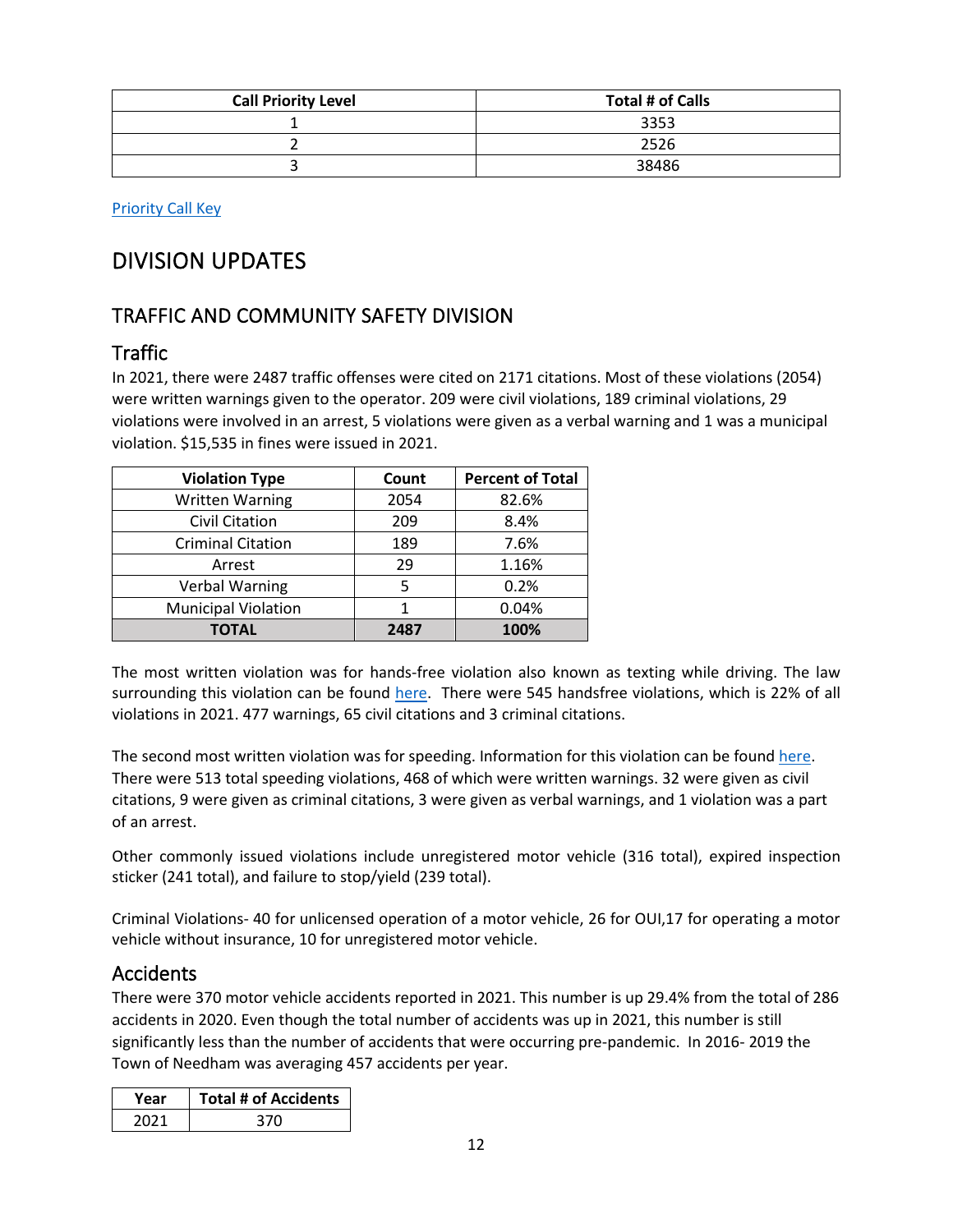| 2020 | 286 |
|------|-----|
| 2019 | 467 |
| 2018 | 419 |
| 2017 | 480 |
|      |     |

In 2021, 255 crashes occurred in an area with no traffic controls. 55 occurred where there was a traffic light, 52 occurred where there was a stop sign and 8 occurred where there was another type of control (yield sign, railroad signals, warning signs, etc.).

November had the highest number of crashes at 42 and February had the lowest at 18. The overall average number of crashes per month in 2021 was 31. Based on this year's reporting, the most common days for motor vehicle accidents was Thursday and Friday, both with 66 accidents throughout the year. The day with the least accidents was Sunday, with a total of 33.

Most accidents occurred between 7am and 7pm with the highest numbers occurring during the 4pm, 1pm and 11am hours. The number of accidents drop significantly overnight with 0 occurring between 2am and 4am for the entire year.

Looking at day of the week and time, the most accidents occurred on Friday during the 4pm hour, with a total of 11 accidents.

56 Accidents involved injuries and 2 involved fatalities.

224 of the accidents were not at an intersection. 65 were at a 4-way intersection, 47 were at a T intersection, 13 were at on off ramp, 11 were in a driveway, 4 were at a Y intersection, 3 were at a 5 point intersection, 2 were unknown and 1 was at a railroad grade crossing.

77 were single vehicle crashes, 46 we rear end crashes, 98 were crashes at an angle.

272 crashes took place in the roadway, 72 were outside the roadway. 15 were on the roadside, 8 on the shoulder, 1 in the median and 2 unknowns.

208 of the accidents were collisions with another motor vehicle in motion. 67 were collisions with parked motor vehicles. 18 were collisions with an unknown fixed object. 13 were collisions with utility poles and 13 were collisions with a tree.

There were 15 motor vehicle accidents involving pedestrians in 2021. 6 of these the pedestrian was on foot, 8 were cyclists and 1 was using roller blades/skates. Of the accidents involving pedestrians, 5 took place at a crossing location (crosswalk).

#### Community Safety Officer

Officer Kelley Scolponeti, our Community Service officer, is under the direct supervision of the Lieutenant in charge of Traffic and Community Safety. Officer Scolponeti has the primary responsibility of training, scheduling, and supervising all Traffic Supervisors (civilian positions) while creating a safe environment for children around the schools. We are currently short staffed, with 16 Traffic Supervisors who cover 62 school crossings daily. Officer Scolponeti often covers crossings herself and makes it a point to check in periodically with the Traffic Supervisors to discuss safety/traffic concerns they might have.

Officer Scolponeti also serves as our liaison for the Center at the Heights. She makes weekly visits there to interact with the seniors in many ways. She'll stop in to have coffee with them and sometimes play pool and assists with meal deliveries. As we rebound from Covid-19, we're finally able to bring back **Coffee**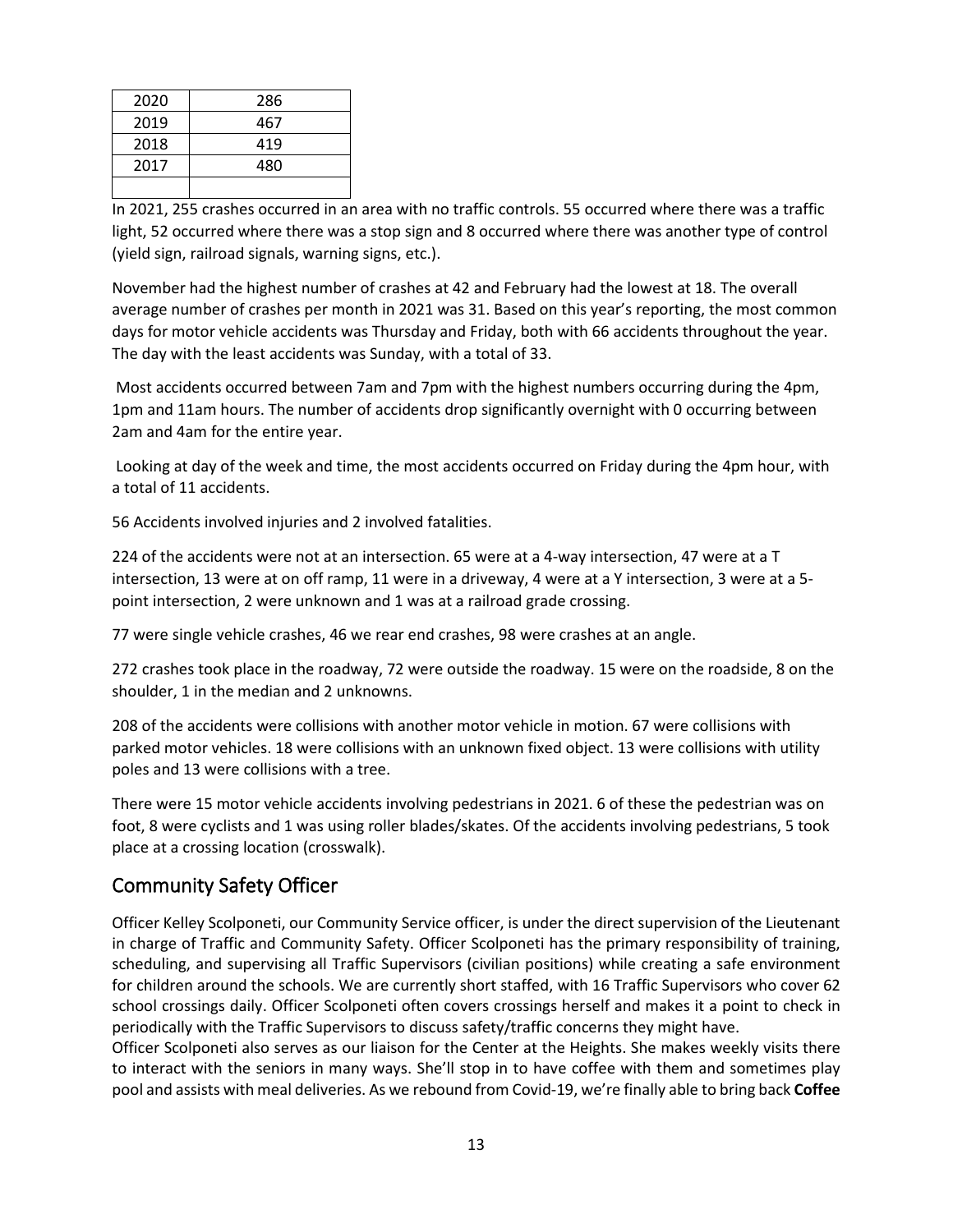**with a Cop** in person, in which several officers stop by to say "hi" and have a cup of coffee. Officer Scolponeti

started a new program with the seniors this year-**Crafts with** a **Cop**. It's become a huge hit and she continues to hold one once a month and a great way to get the seniors socializing once again post Covid-19.



Officer Scolponeti assists the School Resource Officers with A.L.I.C.E. drills and periodically checks in with the principals and the health and safety committees at each school. She enjoys assisting the  $3<sup>rd</sup>$  grade physical education teachers with their 3<sup>rd</sup> grade bike rodeos and designs and designs and issues their bicycle licenses. She makes it a point to conduct "Officer Friendly" visits to the daycare schools within our town.

Officer Scolponeti is the liaison with the Council on Aging, the Commission on Disability, and the Needham Community Council. She assists with the clothing drive and food pantry at the Community Council. She's part of the Needham Community Outreach Team and has luncheons with Needham Housing residents. Officer Scolponeti is the liaison for donations from community stores. She assists with distributing the items throughout our town. In 2021, we received 200 boxes of school supplies and 250 boxes of hand sanitizer and tissues. She delivered all of them to the Needham Public Schools. Officer Scolponeti also conducts fingerprinting for Needham residents for licensing and job employment. She averages 10-15 a month. Many fundraisers reach out to the police department for a "ride to school in a police car" as an auction item. These rides have become very popular at auctions, and she facilitates 8-10 rides to school annually.

In 2021, Officer Scolponeti entered the Police Department in the  $3<sup>rd</sup>$  Annual She Loves Police



Gingerbread House contest. There were 41 entries from 41 states (the year prior, there were only 11 entries). Officer Scolponeti decided to make a gingerbread house of the new Police Station. The winner received "bragging" rights and 100% of the proceeds from the "She Loves Police" gingerbread

sales were donated to a charity of choice. This contest was posted on social media to people to vote- yet another way to get the community involved. Officer Scolponeti was awarded the "Rookie of the Year" trophy.

#### PATROL OPERATIONS / EMERGENCY MANAGEMENT DIVISION

Patrol represents the majority of the Needham Police Department and is the most visible aspect of the job. Operating on a 24hr basis its services include but are not limited to: protecting life and property, enforcing all laws and town bylaws, preserving peace and public order, and identifying criminal offenders and criminal activity.

Each officer is assigned to a specific area of town, called a sector. The officer is responsible for handling all the calls within that sector. Additionally, the officer conducts the traffic enforcement in their area, building checks, and assists other officers as needed.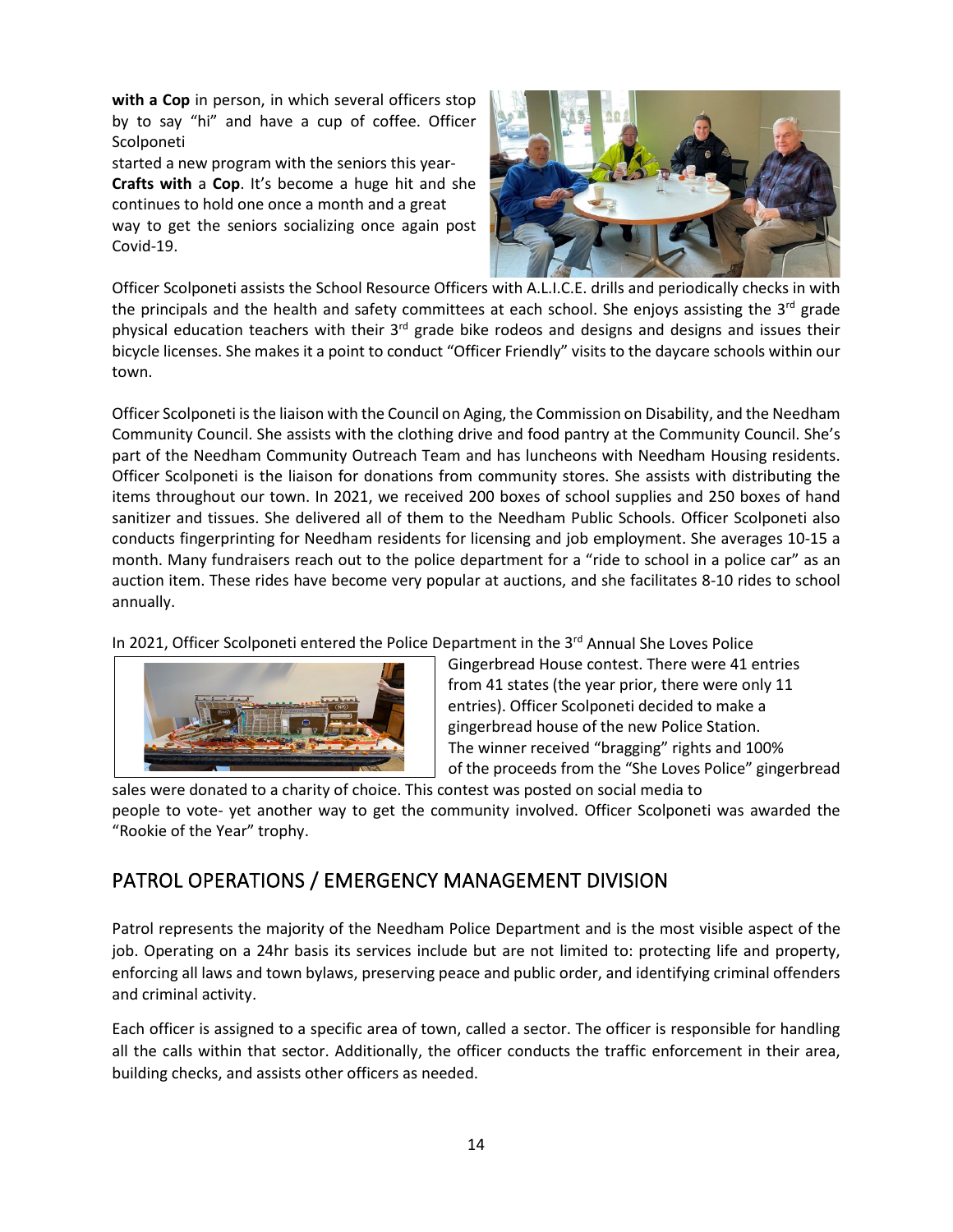Although officers in patrol are primarily responsible for patrolling the town and answering calls for service, many officers have other duties and special assignments they complete. These vary in scope from assignments as Juvenile Officer to the MetroLEC Special Weapons and Tactics (SWAT) team and many others.

#### Dispatch

Throughout 2021 the Needham Police Dispatch center consisted of 5 full-time positions for Emergency Telecommunications Dispatchers

During 2021 there were two vacancies for Dispatcher positions. One of the vacant positions was filled, in October of 2021 and the second position was posted in December of 2021 and filled shortly after in January of 2022. The two vacancies were created by Dispatchers who resigned to pursue other opportunities.

#### **Dispatchers also handled 6,018 Enhanced 9-1-1 calls in 2021. This is an increase from the 4,890 9-1-1 calls received in 2020.**

All Enhanced 9-1-1 Dispatchers throughout the Commonwealth of Massachusetts are required to undergo a minimum of 16 hours of continuing education annually. Needham Police Dispatchers met this training requirement and received training in topics including, but not limited to Mental Health First Aid for Public Safety, Multi-Agency Response to Active Shooter & Hostile Events, Excited Delirium Syndrome and Stress Management. Through the Answering Point and Regional Emergency Communication Center Support and Incentive Program the department received grant funding based on the previous year's 911 call center volume. During FY 2021 the Department was allocated \$98,451. The Department was also allocated \$34,441 in 911 and Emergency Medical Dispatch training.

The Needham Police Dispatch Center was able to function out of the new Public Safety Building during 2021, and was able to do so successfully, while all other Police Operations ran out of the offsite location at the old Hillside School.

#### Mountain Bike Unit

The Needham Police Mountain Bike Unit consists of 10 Officers including a Sergeant who are all COBWEB (Cops on Bicycles with Education for Bicyclists) Certified. COBWEB is a three-day training of 4 hours a day

where Officers learn "And will have a comprehensive understanding of Standard Operating Procedures, proper protocol to ensure safety and minimize liability, crime prevention techniques, tactical maneuvers and communication. He/she will have a heightened awareness of the importance of fitness, nutrition, injury prevention and physical well-being." -COBWEB

The Needham Police Department has deployed its Mountain Bike Unit in a number of situations. Some of these deployments include The 3rd of July Fireworks, The 4th of July Parade, multiple road races and public and private events throughout the year. The Mountain Bike Unit also assists out of town



agencies providing mutual aid to the Town of Wellesley assisting with the Boston Marathon.

The Mountain Bike Unit is a part of the Patrol Division of the Needham Police Department and is also used for some patrol functions such as traffic and parking enforcement when needed and is a highly visible crime deterrent and will Patrol the Needham Town Forest and State Parks (Cutler) much easier than an Officer on foot.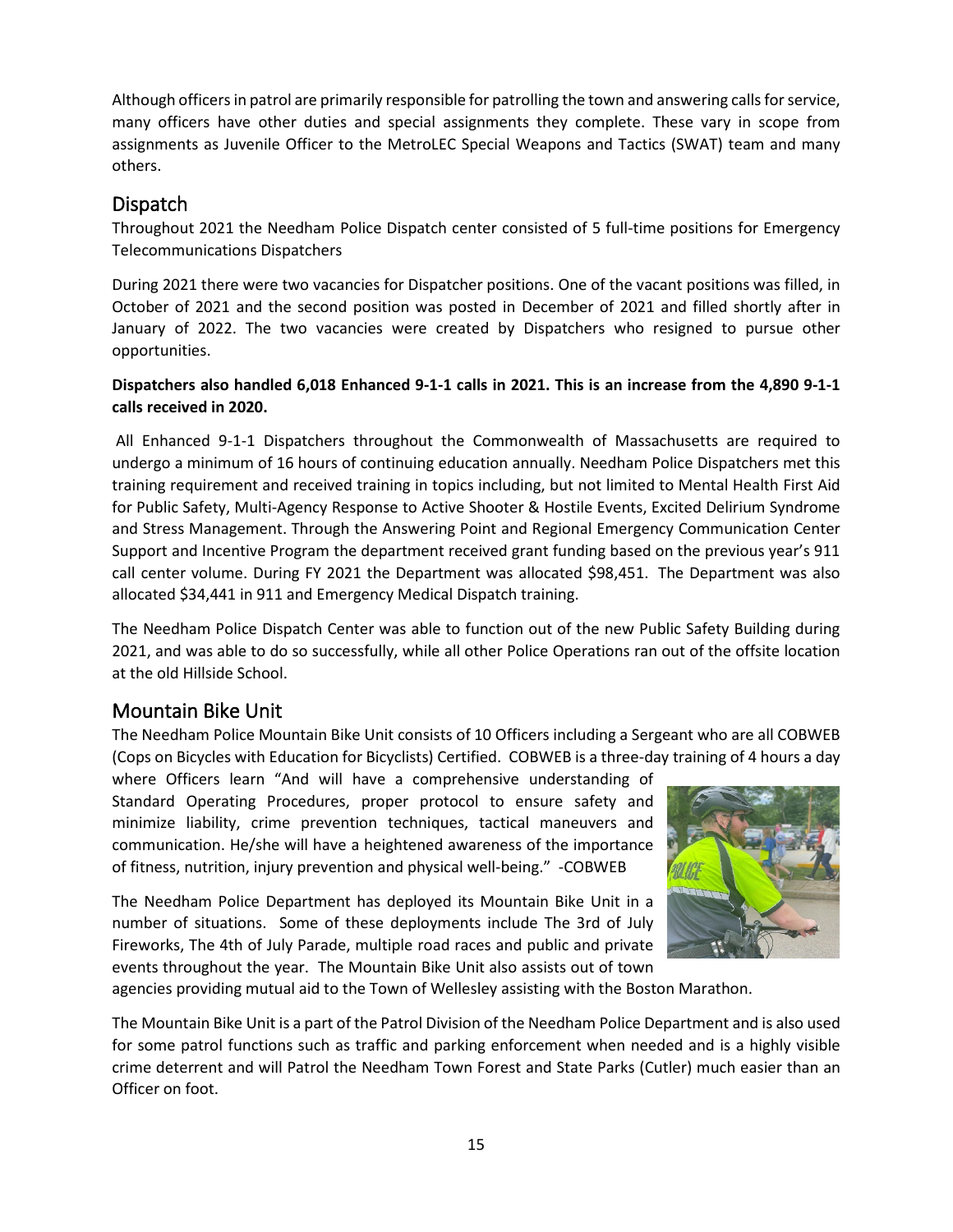The Needham Police Mountain Bike unit rides TREK mountain bikes which are well situated for all terrains, Road and Off Road.

### Animal Control

In April of 2021 full time Needham Animal Control Officer Parsons was Injured on Duty while attempting to break up a fight between two dogs. Since that time Officer Matthew Palmer, a trained animal control officer, has supplemented his normal patrol duties by assisting with animal related calls that are called into the Needham Police Department.

With Covid-19 attracting people to Needham's open spaces, playgrounds and parks, Officer Palmer has had to address a growing number of calls for service regarding unleashed dogs and dog bites. Officer Palmer continues to work with pet owners to keep them informed with information specifically related to animal issues and how to be a responsible neighbor while utilizing Needham open spaces.

| <b>Call Type</b>     | Count |
|----------------------|-------|
| Non-Dog related Call | 213   |
| Lost/Loose/Found Dog | 132   |
| Other                | 40    |
| <b>Barking</b>       | 29    |
| Dog Bite/Fight       | 21    |
| Off Leash            | 13    |
| <b>TOTAL</b>         | 448   |

The below table displays the activity of the ACO for 2021:

\*Calls above were not broken down in 2020. See below for 2021 / 2020 Call Comparison

| <b>Call Type</b>       | Count | <b>Call Type</b>       | Count         |
|------------------------|-------|------------------------|---------------|
| Off Leash Check        | 15    | Off Leash Check        | 13            |
| P Animal Call(Non Dog) | 199   | P Animal Call(Non Dog) | 204           |
| P Animal Quarantine    | 12    | P Animal Quarantine    | 11            |
| P Dog Call             | 234   | P Dog Call             | 179           |
| P Missing Animal       | 9     | P Missing Animal       | $\mathcal{P}$ |
| <b>Grand Total</b>     | 469   | <b>Grand Total</b>     |               |

#### **2021 Animal Calls 2020 Animal Calls**

| Call Type              | Count |
|------------------------|-------|
| Off Leash Check        | 13    |
| P Animal Call(Non Dog) | 204   |
| P Animal Quarantine    | 11    |
| P Dog Call             | 179   |
| P Missing Animal       | 2     |
| <b>Grand Total</b>     |       |

#### INVESTIGATIVE SERVICES / PROFESSIONAL STANDARDS DIVISION

#### School Resource Officers

Needham currently has two officers assigned as School Resource Officers (SROs). They support the entire Needham School District as well as Saint Joseph's Elementary School and Saint Sebastian's School. SROs partner with school administrators throughout the school district to provide support and guidance in a variety of ways and bridge student family-school life. SROs also work closely with school district guidance counselors and special education teachers to help support students. The SROs meet regularly with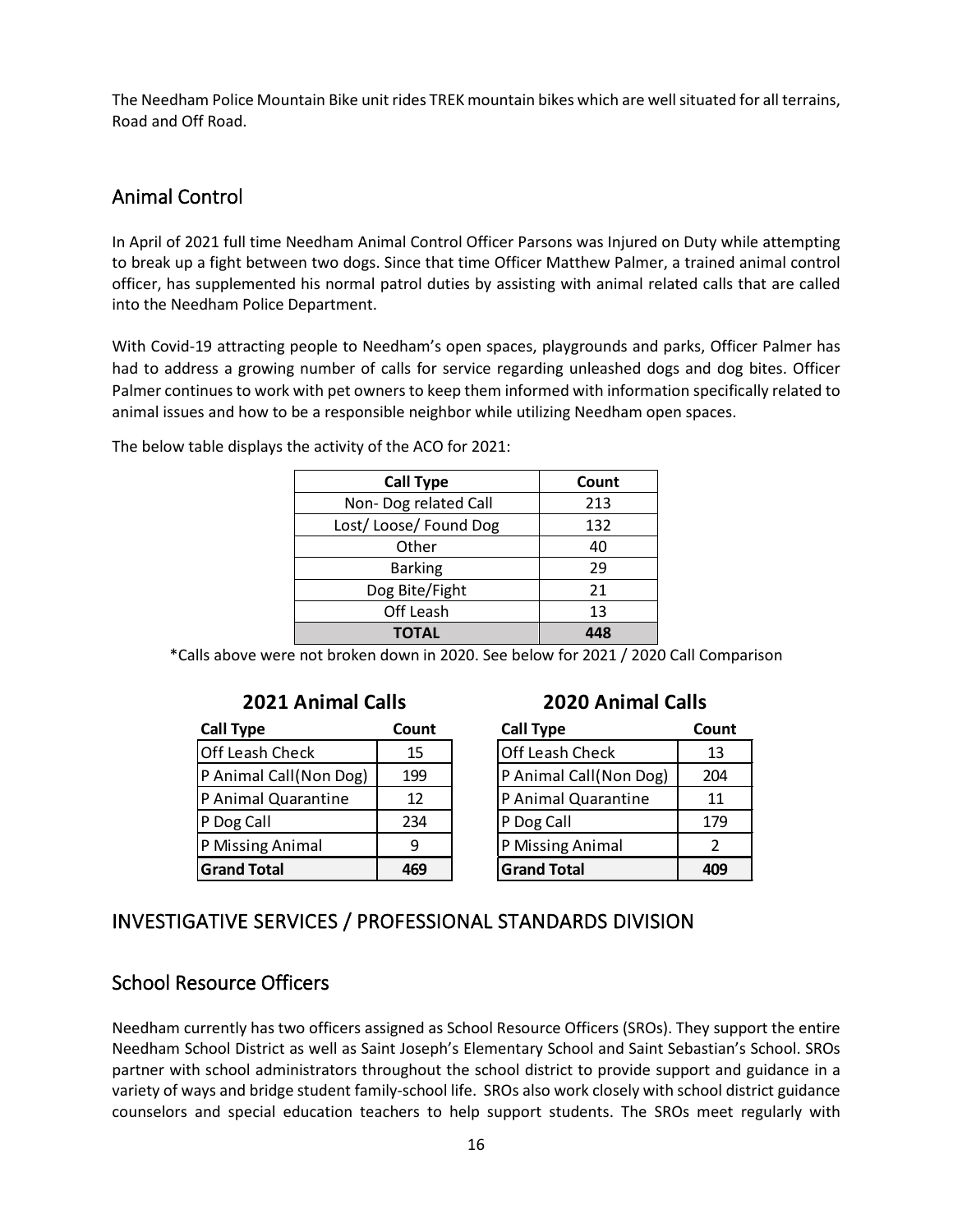students and their families to provide this support. In addition to these meetings, SROs interact with the schools and Needham youth in a variety of ways. They help to deal with investigations that juveniles are involved in, help to aid students whose families may be experiencing a hardship and help assist with school projects. Some other examples of what our SROs have done in the past year include:

- Collaborated with Staples and the Needham Community Council to deliver school supplies throughout the school district prior to the 2021/2022 school year.
- Attended the annual Needham Harvest Fair to greet youth and their families
- Provided police escort rides to school for various raffles and fundraisers
- Visited classes throughout the school district and provide presentations and learning experiences on various subject matters like 4<sup>th</sup> Amendment Rights/Search and Seizure, social media and Internet Safety, Bullying and Cyberbullying, Self-Defense, Bicycle Safety, Alcohol and Drug Awareness, and Vaping Awareness.
- Worked closely with school principals to provide armed intruder training and education (through presentations and practical drills) to staff members and students in each school
- Assisted the fire department in conducting fire drills in each school throughout the year
- organized and ran the Needham Junior Police Academy, a weeklong camp for middle schoolers that teaches them about police work and provides interactive activities and field trips to explore the law enforcement field.
- Worked closely with the Needham Police Department Truancy Officer and Juvenile Court Prosecutor to create diversion paths that offer education, resources and support to youth offenders in effort to keep them out of the court system.
- Partnered with Needham Youth and Family Services and the Youth Resource Network to help support juveniles and their families
- Collaborated with the Community Service Officer to support Bike Rodeo events throughout the school district and for cub scout and boy scout troops
- Sat on the Substance Prevention Alliance of Needham (SPAN) committee and assist with planning and execution of campaigns and events
- Participated in Students Advocating Life (without) Substance Abuse (SALSA) to help support campaigns and events
- Brought juveniles to Golden Opportunities for Independence in Walpole, MA to visit the farm and meet the service dogs
- Visited with Needham students in DCF programs outside of Needham to connect with them and take them out to lunch
- Attended various student club and athletic events to support students
- Took part in field day events at various schools
- Helped coordinate between police department and high school to provide a senior graduation parade during the pandemic
- Attended and coordinated between police department and schools to provide assistance and support with various events such as prom, graduation, dances, and other school events
- Provided support for rising  $9<sup>th</sup>$  graders on Step Up day.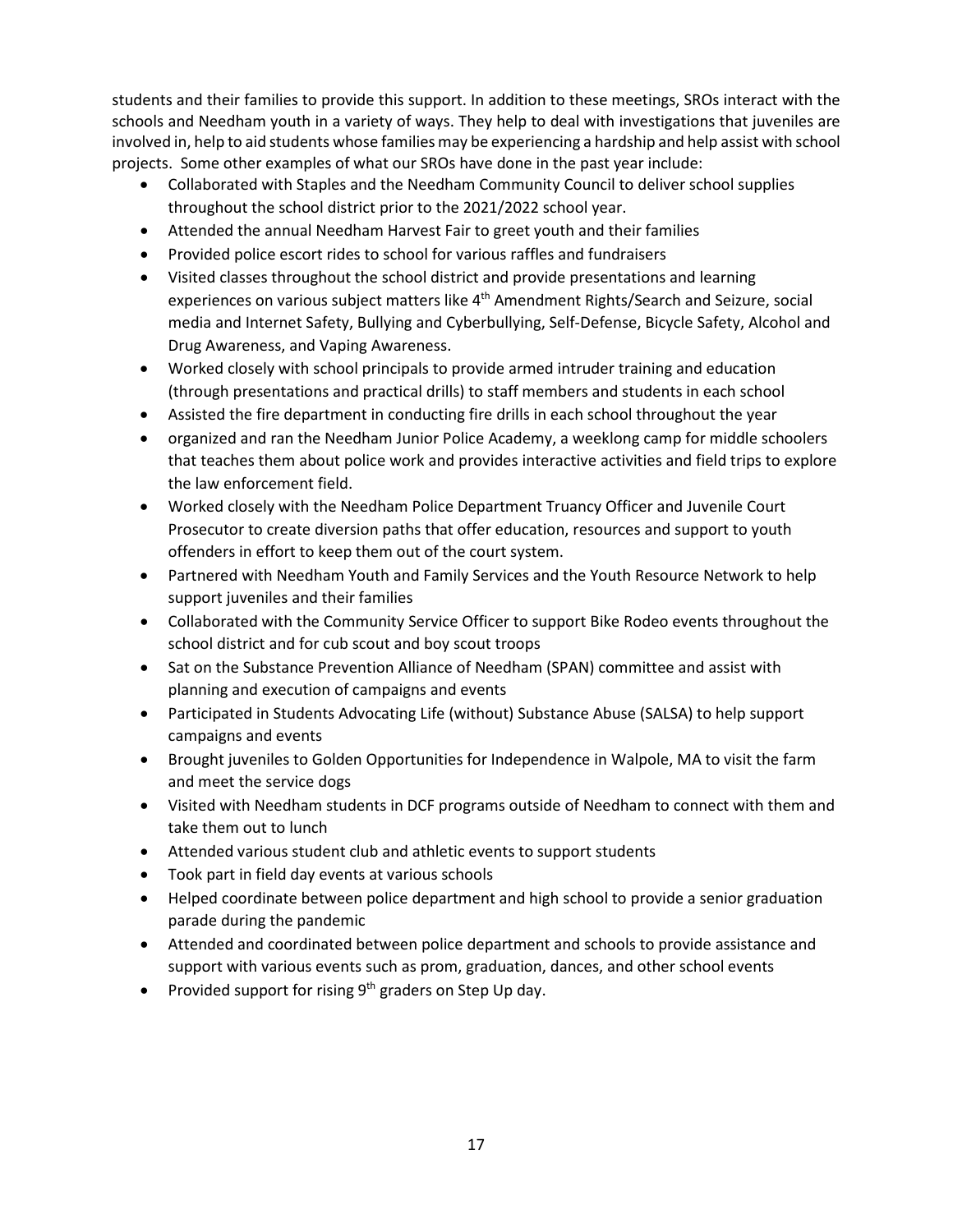- Collaborated with other Needham Police officers to organize and coach the annual Needham-Wellesley Powderpuff Football game, a month-long after-school program that prepares senior girls for the annual game
- Assisted with the annual drug take back event that occurs in the fall and spring of each calendar year.
- Visited summer camps and programs to connect with juveniles and check in with them
- Visited vaccination clinics
- Attended Charles River YMCA public events



NHS Class of '22 Champions



Needham's SROs also train and manage K9 Officer Rocket, who is a Community Resource Dog (CRD) for the department. They continuously coordinate with Golden Opportunities for Independence, where Rocket came from, to help other SROs and CRD's in the Needham area. SROs run and manage Officer Rocket's social media pages and interact with the community there and also attend various community events inside and outside of schools with Officer Rocket to speak about his role. The SROs visit all the schools in town, Needham BI, nursing homes, and Center at the Heights with Officer Rocket to visit with community members. They often partner with various town agencies and utilize Officer Rocket to help promote programs.

#### Detectives

During 2021, the Detective Division was assigned cases for follow-up and investigation. These assignments include both Part A (ie drug offenses, burglary, assaults, sex offenses) and B crimes (ie check fraud, peeping tom), attempts to commit a crime and other situations which may not have amounted to a crime but required further investigation. Due to the complexity of the case many had multiple Detectives assigned to them. Similar to the rest of the Department, the Detective Division had to adjust to policing during the COVID-19 pandemic. Detectives rose to the occasion and adjusted their practices when practical to protect the health and safety of the public and each other.

During the year, detectives investigated a range of crimes including but not limited to, identity theft, unemployment fraud, breaking and entering, robbery, armed assault, civil rights crimes and death investigations. Through these efforts Detectives have worked with our regional police partners, State Police, Federal Agencies including the FBI, DEA and Secret Service, as well as prosecutors in the District Attorney's office, the Massachusetts Attorney General's Office and the United States Attorney's office. Often, Detectives work with these other agencies to address crimes that increasingly extend beyond local boundaries and incorporate complex technical skills.

Needham Detectives are also members of the Norfolk County Police Anti-Crime Task Force (NORPAC). NORPAC provides for multi-agency investigations into drug trafficking, violent crime, and the apprehension of fugitives. The work of the Needham Police Detectives is exemplary and well regarded in the region. It is a credit to each Detective and the professionalism with which they approach their job. The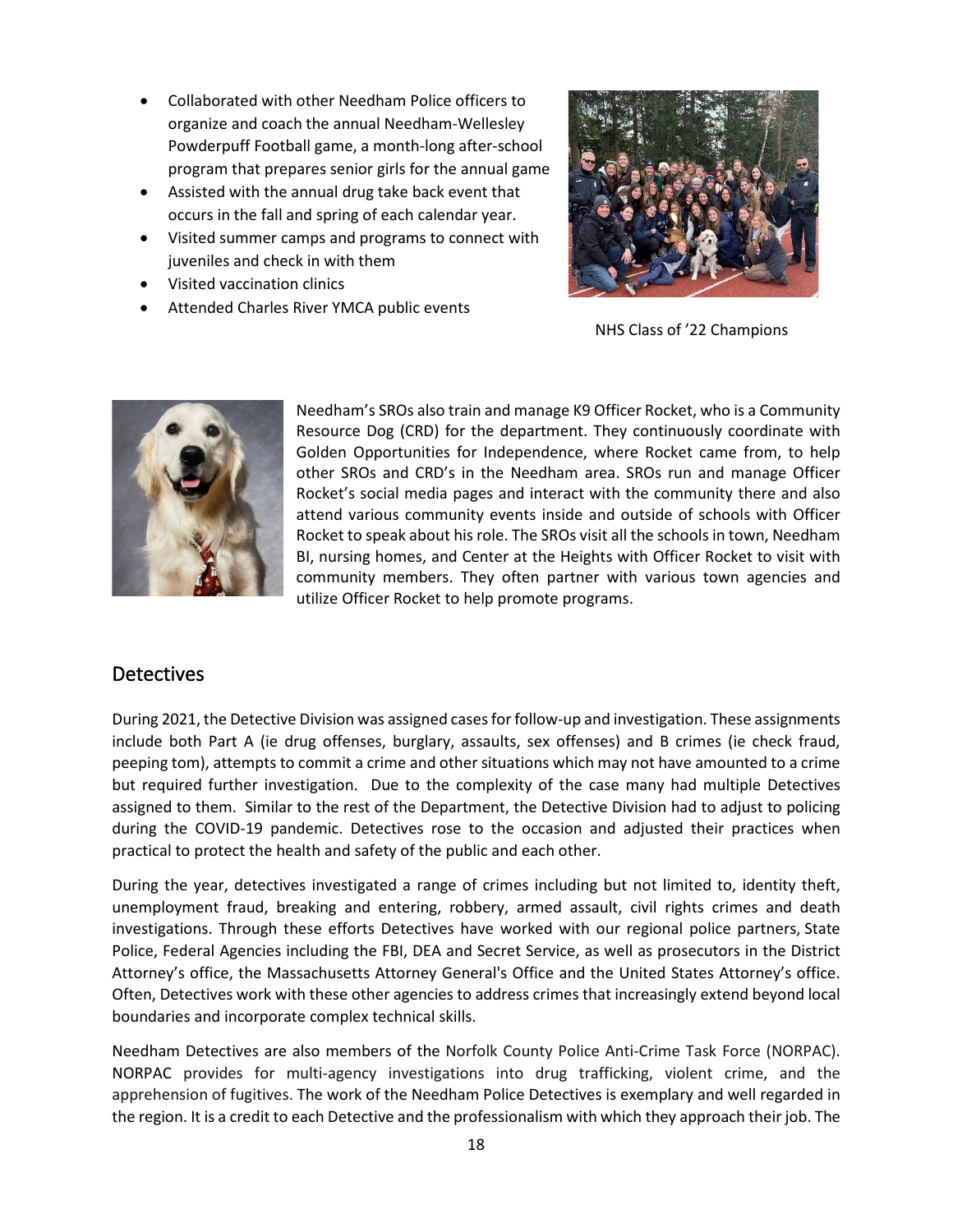distribution of illicit drugs in the community continues to be a major concern of the Police Department. Detectives were involved in several narcotic investigations which resulted in the arrest of several individuals. The offenses some of these individuals were charged with ranged from possession with intent to distribute marijuana to possession with intent to distribute heroin and fentanyl. Detectives continue to aggressively address the distribution of illegal narcotics through enforcement, education, and community partnerships.

The Detective Division attends quarterly Norfolk County meetings held by District Attorney Morrissey in an exchange of information and investigative techniques to combat the opioid crisis.

In one case, Detectives, along with the Arlington Police, the DEA, Norwood Police, and members of NORPAC, used various techniques to investigate and apprehend a suspect distributing fentanyl. These techniques included GPS trackers, physical surveillance, surveillance photography, and confidential informants to establish probable cause and execute a search warrant in Norwood where one hundred grams of Fentanyl were located in the direct presence of young children.

In another Needham case, Patrol Officers and Detectives investigated an unarmed robbery that occurred in a store parking lot stemming from a Craigslist cell phone purchase scam. The suspect stole the cell phone from the victim. The suspect had committed similar crimes in multiple jurisdictions including Walpole, Westwood, Pawtucket, and Fairhaven. Utilizing investigative techniques, Needham Detectives were able to process evidence developing numerous fingerprints leading to the identification of the suspect. The suspect was in custody for attempted murder in a different jurisdiction that occurred while committing the same crime. The party is still in custody.

Also in 2021, due to the tireless effort of Needham and Massachusetts State Police Detectives, Tammy Galloway was tried and convicted of First-Degree Homicide, Larceny of a Motor vehicle, and Armed Robbery in connection with the murder of a Needham Resident in her home. Galloway was sentenced to life in prison without parole for the homicide charge, twenty years for the armed robbery, and three to five years for the larceny of the victim's motor vehicle.

In 2021, Needham and NORPAC Detectives conducted a narcotics investigation where the suspect was selling fentanyl and cocaine to an undercover officer. The man was charged with Trafficking and Distribution of a Class A Substance (Fentanyl), Distribution of a Class B Substance (Cocaine), Resisting Arrest, and Evidence Tampering. The suspect has since been indicted and is awaiting trial in Norfolk Superior Court.

In another Needham incident Detectives and Patrol Officers responded to a Needham business for a workplace assault. The resulting investigation, which included video review, multiple interviews, and evidence collection led to the arrest of the suspect. He was charged with Armed Assault with Intent to Murder, Assault and Battery with a Dangerous Weapon causing Serious Bodily Injury, and Mayhem. The party has since been indicted and is currently awaiting trial in Norfolk Superior Court.

Throughout the COVID-19 pandemic, there were numerous reports of unemployment fraud across the Commonwealth and Needham was not immune. Detectives were assigned and conducted follow-ups on numerous unemployment fraud cases. Detectives were also instrumental in organizing the Department's highly successful Junior Police Academy. The Department, in collaboration with Needham Youth and Family Services, offered a week-long Junior Police Academy for rising  $7<sup>th</sup>$  and  $8<sup>th</sup>$  graders. This program is offered free of cost and held at both the Pollard Middle School and the Needham Police Department. Detectives interacted with students teaching them about fingerprinting, crime scene processing and photography.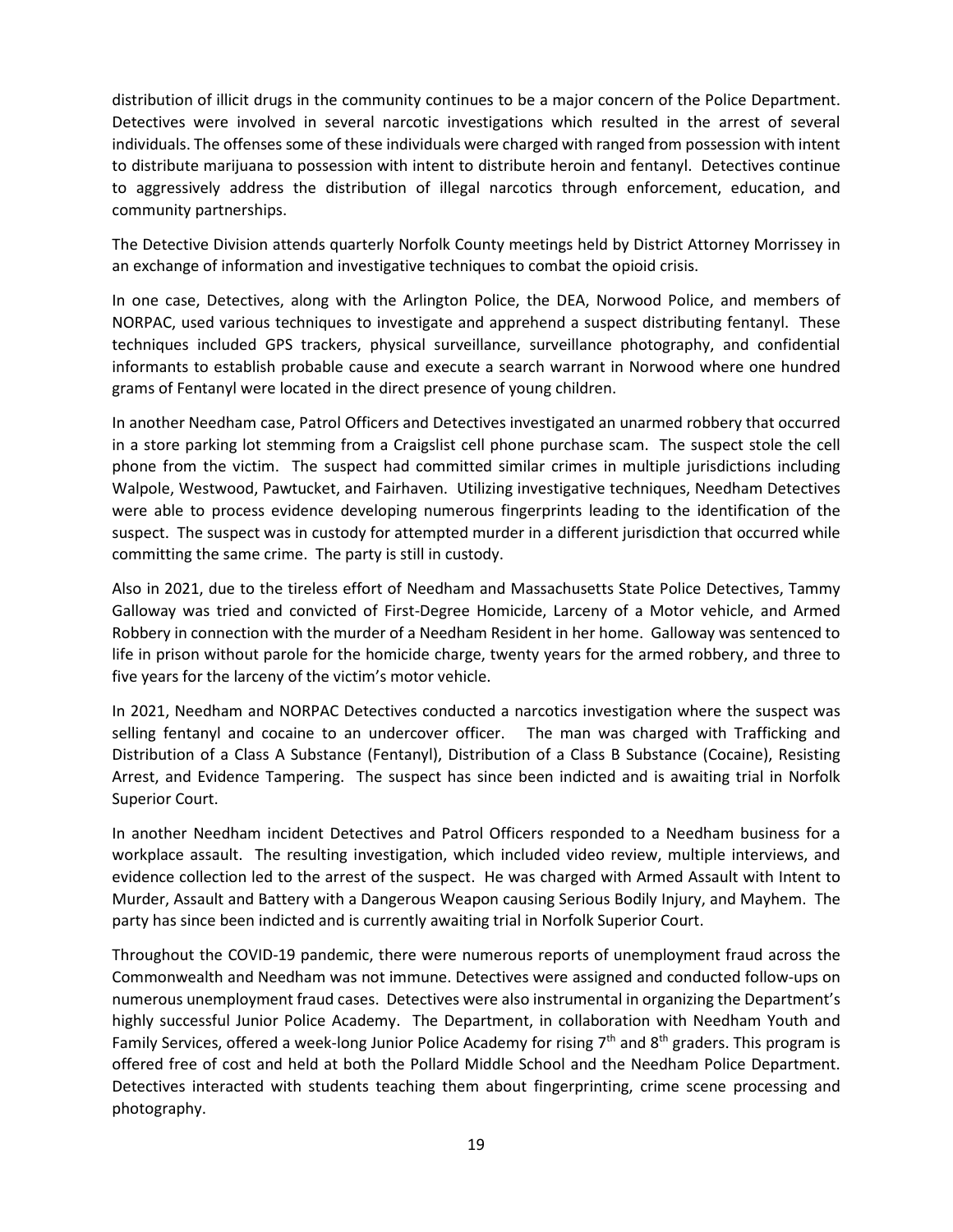# COMMUNITY SERVICES / PROFESSIONAL DEVELOPMENT DIVISION

# Crisis Intervention / Community Outreach

The primary responsibility of this program is to coordinate with Needham Community Crisis Intervention Team (NCCIT), the Substance Prevention Alliance of Needham (SPAN), and the Needham Coalition for Suicide Prevention to ensure people suffering from mental health and substance abuse disorders receive adequate follow up and access to resources. The program also coordinates with Regional, State and National Agencies such as Riverside, DOVE, the National Alliance on Mental Illness (NAMI), and the Norfolk District Attorney's Outreach Program. This officer will also act as a liaison to Beth Israel Hospital and Newton Wellesley Hospital.

In December of 2020 we contracted with Riverside for a Jail Diversion Program (JDP) Clinician. This clinician is assigned to Needham for 20 hours per week and works closely with our Community Outreach Officer and other Crisis Intervention Trained Officers. The clinician is embedded in the Police Department, has access to reports of incidents involving mental health and substance abuse, and is available for coresponse where applicable.

| <b>Type of Response</b>  | <b>Number of Responses</b> | <b>Source of Referral</b> | <b>Number</b><br><b>Referrals</b> | οf  |
|--------------------------|----------------------------|---------------------------|-----------------------------------|-----|
| Co-Response              | 6                          | Police                    |                                   | 95  |
| Follow-up                | 87                         | Riverside                 |                                   | 29  |
| Evaluation               | 29                         | Self/Family               |                                   | 11  |
| Unable to make contact   | 10                         | Community                 |                                   | 7   |
| <b>Declined Services</b> | 10                         | <b>Total</b>              |                                   | 142 |
| <b>Total Outreach</b>    | 147                        |                           |                                   |     |

|  |  |  | 2021 January thru July* Needham Jail Diversion Program Responses |  |  |
|--|--|--|------------------------------------------------------------------|--|--|
|--|--|--|------------------------------------------------------------------|--|--|

| <b>Source of Referral</b> | <b>Number</b><br>οf<br><b>Referrals</b> |
|---------------------------|-----------------------------------------|
| Police                    | 95                                      |
| Riverside                 | 29                                      |
| Self/Family               | 11                                      |
| Community                 |                                         |
| <b>Total</b>              | 142                                     |

| Total                | Number | <b>of</b> |  |
|----------------------|--------|-----------|--|
| <b>People Served</b> |        |           |  |

| <b>Type of Contact</b> | <b>Number of Contact</b> |
|------------------------|--------------------------|
| Phone                  | 69                       |
| In-person              | 52                       |
| Telehealth             | 3                        |
| Email                  | 12                       |
| Other                  | 5                        |
|                        |                          |
| Total                  | 141                      |

**\*Stats are provided from January thru July. Our Riverside Clinician was promoted, and we were without a clinician for the remainder of the year.**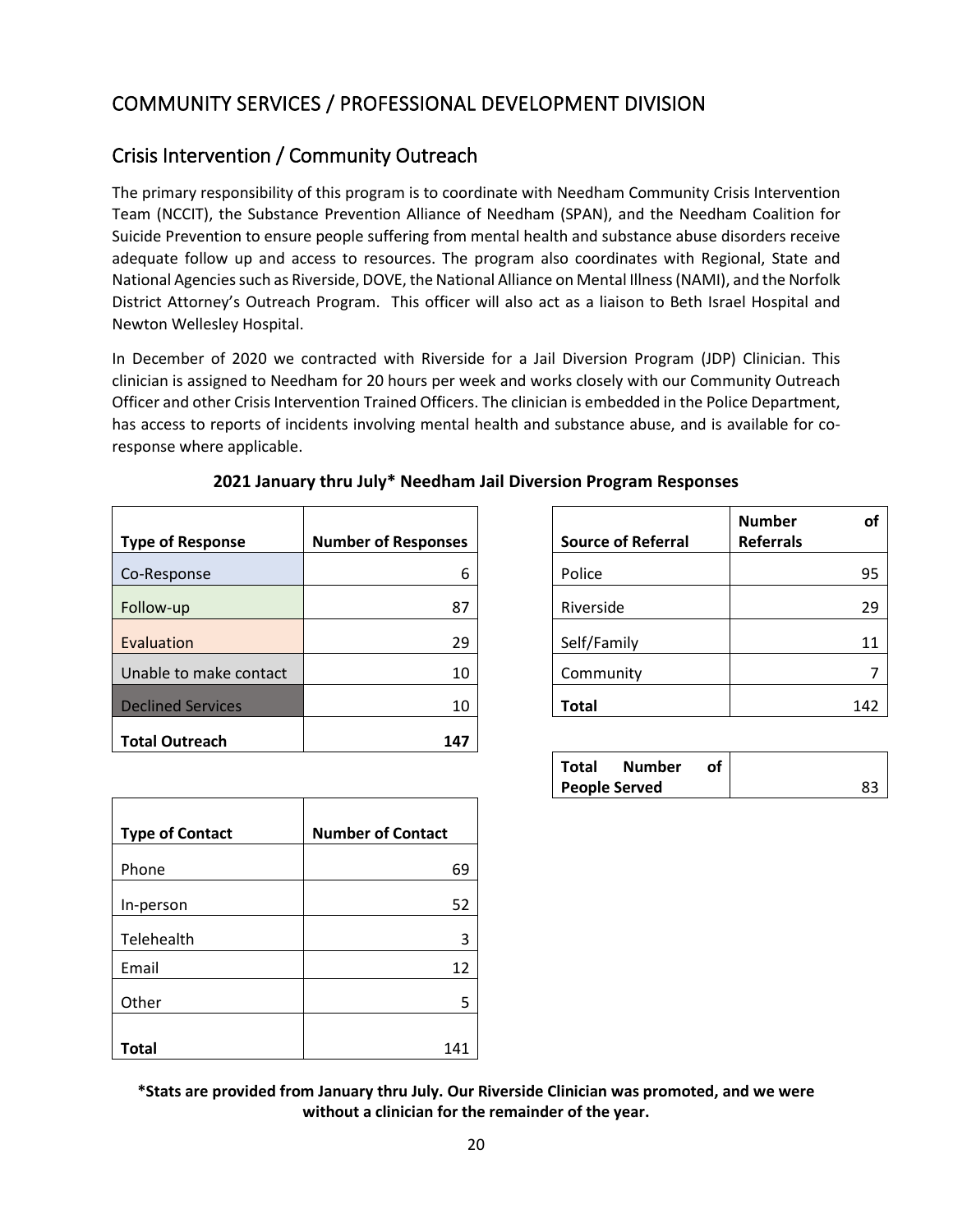#### **Training**

2021 had many training opportunities for our officers. Sworn officers are required by the Massachusetts Police Training Committee (MPTC) to complete trainings annually. In 2021, Needham officers participated in the following trainings to satisfy this: Domestic Terrorism, Responding to Pandemics and Similar Emergencies, Implicit Bias, CPR First Responder, CPR First Responder (Practical), Legal Updates, Defensive Tactics and Longevity in Law Enforcement.

A variety of Use of Force related trainings were offered in 2021 including: BolaWrap Remote Restraint Device, Spring Firearms Training, Fall Firearms Training, and Taser Training.

We sent six additional officers to Crisis Intervention Training (CIT) bringing our total number of CIT trained officers to 26. That means approximately 56% of our current sworn staff have attended 40 hours of training geared toward better response to calls involving persons suffering from mental illness. We will continue to train personnel as the training becomes available.

In November our School Resource Officers, Community Outreach Officer and the Sergeant that overseas Crisis Intervention attended a course called "Mental Health in LGBTQ+ Communities" put on by the Norfolk County Crisis Intervention Team Training and Technical Assistance Center.

All Officers and Dispatchers are required to take 16 hours of continuing education each year to maintain their State 911 Certification. Officers and dispatchers fulfilled this responsibility by taking approved courses on the following topics: Dispatchers Response to Persons with Mental Illness, Priming and Cognitive Bias, One Mind Pledge Campaign, Ethics: An Understanding and Expectation, Lives on the Line: The Dispatcher and Domestic Violence, Dealing with Disasters and 911: ICAT (Integrating Communications, Assessment, and Tactics) for Dispatchers and Call Takers.

Our officers that work most closely with the youth attended several trainings in 2021. The courses were School Resource Officer Training, Juvenile Law Update, and the Annual New England School Safety Conference.

We are a participating agency in Metro-LEC. It is a regional agency that has several specialized units that share personnel and resources for specific circumstances such as: Crisis Negotiation, Search and Rescue, SWAT and Tactical Response, Cyber Crime Unit, and a Mobile Operations Unit comprised of Motorcycles for events and other circumstances. These officers participate in monthly regional trainings with their respective units.

Some of our Officers attended more advanced training in specific types of infestations such as Sexual Assault Investigator Training, Breaking and Entering Investigations, Social Media Investigations, Auto Theft Investigations, Basic Death Investigations, Fingerprinting Techniques, and Search Warrant Preparation.

In addition to the MPTC Implicit Bias Course Officers took, we held a training in the Fall of 2021 called Fair and Impartial Policing. The company, Fair & Impartial Policing® LCC describes their course as "the #1 provider of implicit-bias-awareness training for law enforcement in North America. The state-of-the-art Fair & Impartial Policing® training program is about how the mind works. There is no finger-pointing or blame. Instead, we discuss how implicit biases can impact well-intentioned individuals outside their conscious awareness. A key strength of our program is our ability to reduce the defensiveness around this topic that many law enforcement officers may bring into the classroom." In addition to this course, we sent our two most recently promoted Sergeants to a 40-hour Front Line Supervisors Training in the spring of 2021, two Lieutenants attended a 40-hour Internal Affairs Investigation Training and several of our Officers were certified in LIDAR (Light Detection and Ranging) for Traffic Enforcement.